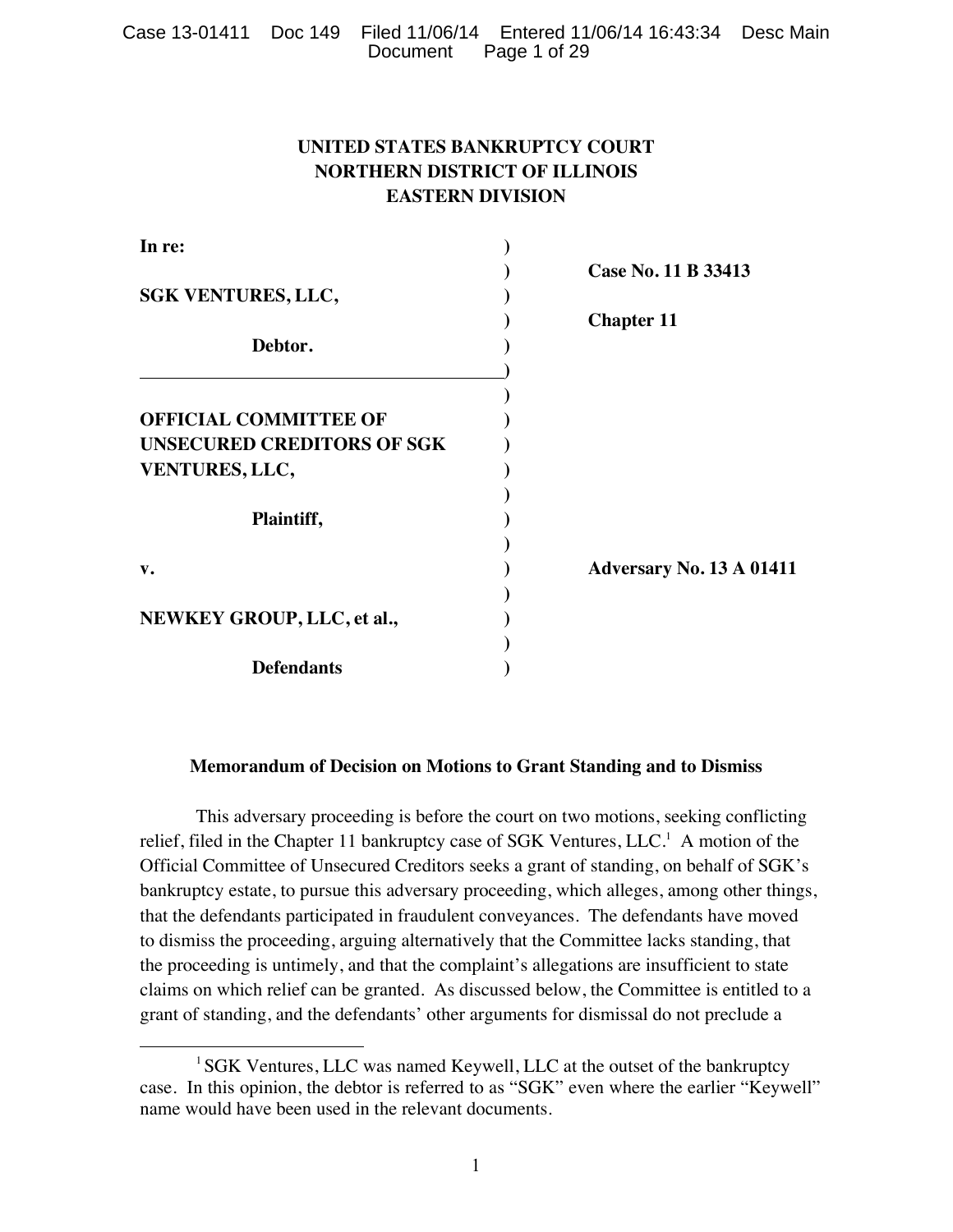trial on the merits. The Committee's motion will therefore be granted and the defendants' motion granted only in part.

### **Jurisdiction**

Under 28 U.S.C. § 1334(a), the federal district courts have "original and exclusive jurisdiction" of all cases under the Bankruptcy Code (Title 11, U.S.C.). The district courts may refer these cases to the bankruptcy judges for their districts under 28 U.S.C. § 157(a), and the District Court for the Northern District of Illinois has made such a reference through its Internal Operating Procedure 15(a).

After a case is referred to a bankruptcy judge, the judge is authorized by 28 U.S.C. § 157(b)(1) to hear and determine "core proceedings" arising under the Bankruptcy Code, and § 157(b)(2) gives several examples of core proceedings. For other, "non-core" proceedings,  $\S 157(c)(1)$  provides that the bankruptcy judge should not enter judgment but rather submit proposed findings of fact and conclusions of law to the district court for its issuance of judgment. These statutory provisions are not completely consonant with constitutional limits on a bankruptcy judge's authority. Under Article III of the Constitution, a bankruptcy judge, lacking the life-tenure and protected compensation that Article III requires for federal judges, may only enter final judgment on matters of "public right," even though the statute lists as core proceedings matters of "non-public right." *Stern v. Marshall,* 131 S. Ct. 2594, 2611–12 (2011).

The present adversary proceeding involves matters that may not be subject to final adjudication by a bankruptcy judge under the *Stern* decision. However, because the present ruling is interlocutory, there is no need to decide that question. *Cf. United States v. Durensky (In re Durensky),* 519 F.2d 1024, 1029 (5th Cir.1975) ("An order denying a motion to dismiss . . . is perhaps unique in its incapacity permanently to affect the rights of the moving party, for jurisdictional defects may be recognized by a court at any time, on the motion of the parties or on its own motion."). This court, then, has the authority to issue a ruling on the pending motions.

### **Lack of Standing**

The initial question, raised by both motions, is whether the Creditors' Committee should be given standing to pursue this adversary proceeding. The opposing motions on this question both recognize that the causes of action set out in the Committee's complaint are legal interests of SGK's bankruptcy estate, and that control of the estate is within the authority of the bankruptcy trustee or in this Chapter 11 case, SCK itself, as debtor in possession. *See* §§ 541 (a)(1), 704(a), 1106(a), 1107(a), 1108 of the Bank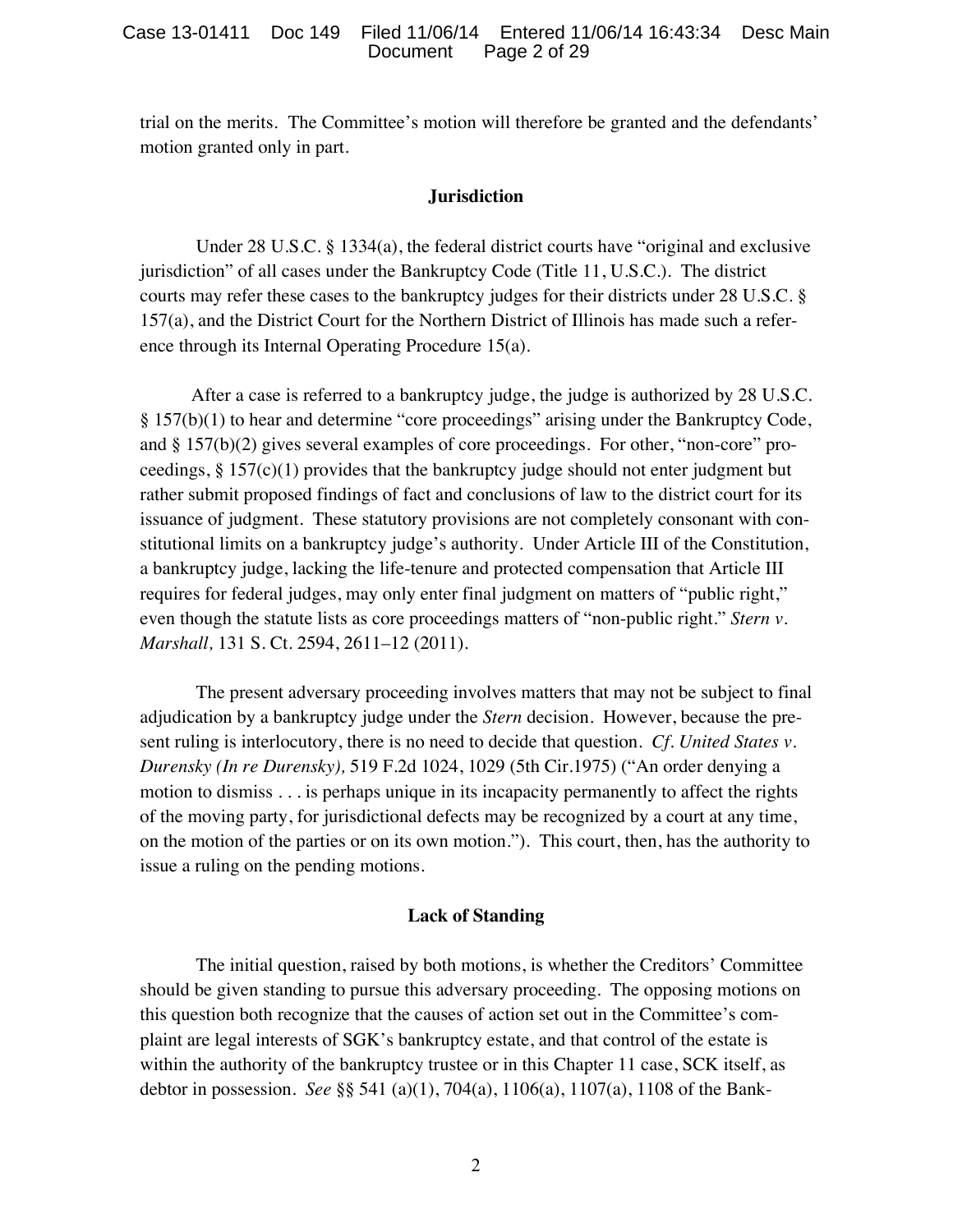ruptcy Code, Title 11 U.S.C (2012); *Koch Refining v. Farmers Union Central Exchange, Inc.*, 831 F.2d 1339, 1343 (7th Cir. 1987). The parties agree as well that, as a result, the trustee or debtor in possession ordinarily has the sole authority to litigate claims of the estate. They disagree, though, on three separate questions involving the Committee's standing in the present adversary proceeding: (1) whether the court has any authority to confer trustee standing on another party; (2) whether, if so, the court has previously conferred such derivative standing on the Committee; and (3) whether, if not, such standing can be conferred now. The answer to these questions is that derivative standing is permissible, was not previously granted, but should be granted now.

(1) *The trustee's standing to bring an action on behalf of a bankruptcy estate may be conferred on another party.*

The concept of a derivative suit—one brought by someone exercising the standing that would otherwise belong to another—is common in corporate litigation. If the management of a corporation refuses to bring a cause of action, and if various safeguards are met, a shareholder of the corporation may bring the action on the corporation's behalf, with any recovery being for the benefit of the corporation rather than for the shareholder individually. *See generally,* Ann M. Scarlett, *Shareholder Derivative Litigation's Historical and Normative Foundations*, 61 Buffalo L. Rev. 837 (2013). Bankruptcy presents a similar situation. The trustee of a bankruptcy estate, like corporate managers, may fail to pursue litigation that is in the estate's best interests, and courts presiding over bankruptcy cases have allowed for such litigation to be brought derivatively, developing principles like those applicable to shareholder derivative suits, long before the enactment of the Bankruptcy Code. *See Official Comm. of Unsecured Creditors of Cybergenics Corp. ex rel. Cybergenics Corp. v. Chinery,* 330 F.3d 548, 570 (3d Cir. 2003) (en banc) (collecting pre-Code authority); 7 *Collier on Bankruptcy* ¶ 1103.05[6][a] (16th ed. 2014) ("Nearly all courts considering the issue have permitted creditors' committees to bring actions in the name of the debtor in possession . . . . "); *Fogel v. Zell,* 221 F.3d 955, 965 (7th Cir. 2000) (noting the similarity between derivative standing in the corporate and bankruptcy contexts).

Of particular relevance here, the Seventh Circuit has repeatedly recognized the availability of derivative trustee standing. *In re Consol. Indus. Corp.*, 360 F.3d 712, 716 (7th Cir. 2004); *Fogel*, 221 F.3d at 965–66; *In re Perkins*, 902 F.2d 1254, 1258 (7th Cir. 1990). Nor is this recognition merely dicta. In *Fogel*, the court directed that if the creditor in that case were unable to procure the trustee's agreement to prosecute a claim on behalf of the estate, the creditor "can prosecute the claim itself, in conformity with the procedure set forth in *In re Perkins . . . ."* 221 F.3d at 966.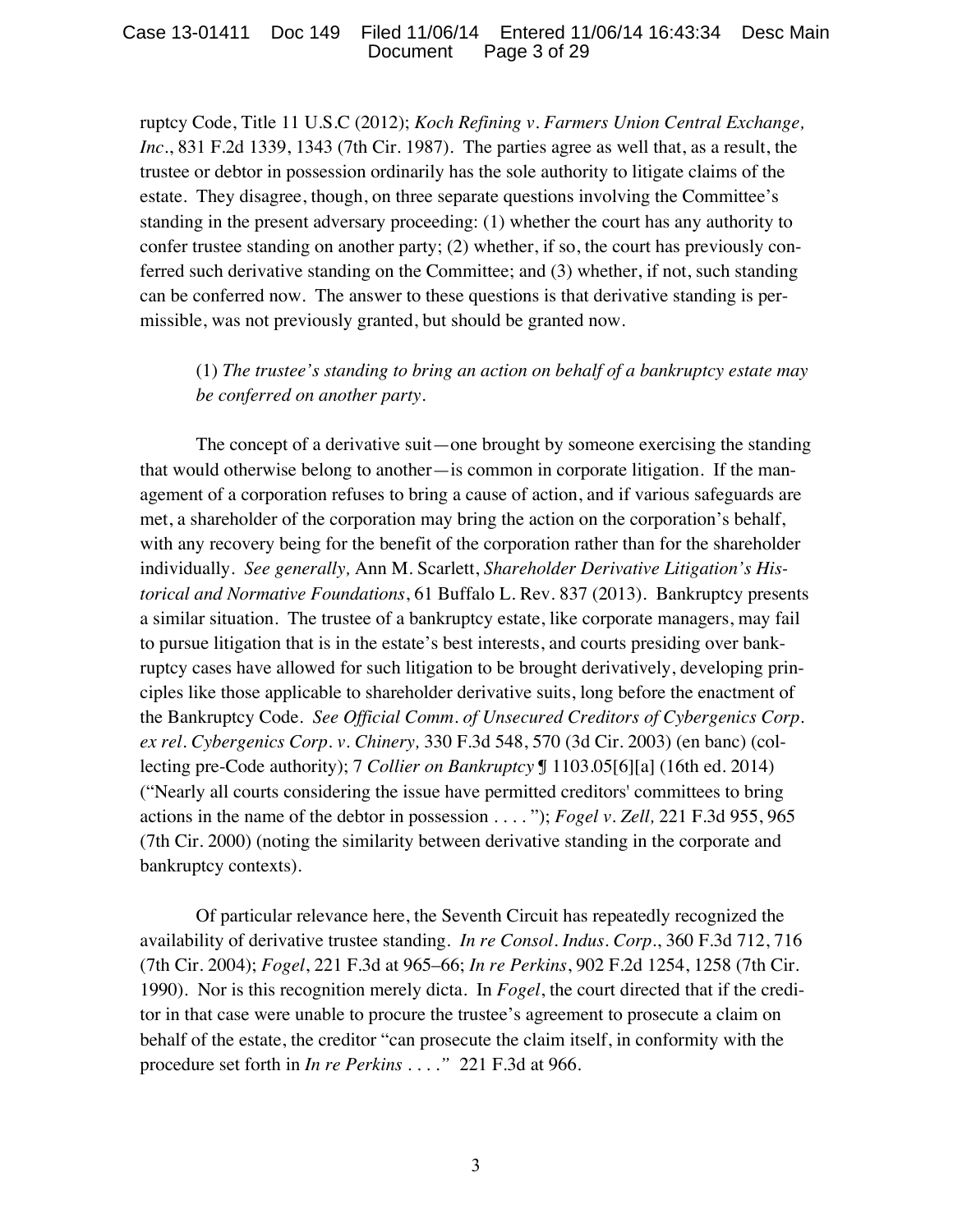The defendants' argument, though, is that all of this case law has been overturned by two Supreme Court decisions, *Hartford Underwriters Ins. Co. v. Union Planters Bank,*  530 U.S. 1 (2000), and *Law v. Siegel,* 134 S. Ct. 1188 (2014). Not so. *Hartford Underwriters* decided that an individual creditor could not pursue*—*for itself—a claim for compensation that § 506(c) of the Bankruptcy Code authorizes the trustee to pursue. The decision does not address the quite different question of whether a party could be allowed to exercise the trustee's right under  $\S 506(c)$  derivatively on behalf of the estate. To the contrary, the decision expressly declines to address the question of derivative standing. It notes the practice of granting derivative standing in fraudulent transfer actions and says that this practice is not relevant to its decision. *Hartford,* 530 U.S. at 13 n.5 ("We do not address whether a bankruptcy court can allow other interested parties to act in the trustee's stead in pursuing recovery . . . . [The practice of granting derivative standing to pursue fraudulent transfer actions] has no analogous application here, since petitioner did not ask the trustee to pursue payment under  $\S 506(c)$  and did not seek permission from the Bankruptcy Court to take such action in the trustee's stead. Petitioner asserted an independent right to use  $\S 506(c)$ , which is what we reject today.").

*Law v. Siegel* is similarly not on point. It holds that § 105(a) of the Bankruptcy Code, though granting courts authority to "issue any order, process, or judgment that is necessary or appropriate to carry out the provisions of this title," does not allow courts to take action expressly prohibited by the Code. Section 522(k) of the Code expressly prohibits an award of administrative expenses from a debtor's exempt property, and *Law* held that a surcharge of exempt property to pay such expenses was improper. *Law,* 134 S. Ct. at 1195 ("[T]he Bankruptcy Court's 'surcharge' was unauthorized if it contravened a specific provision of the Code. We conclude that it did."). There is no provision of the Bankruptcy Code prohibiting a grant of derivative trustee standing, and so *Law* has no bearing here.

Because the Supreme Court has not overruled the Seventh Circuit decisions recognizing derivative trustee standing, those decisions are binding, and the defendants' argument that derivative standing cannot be granted must be rejected.<sup>2</sup>

  $2$  The defendants also make a constitutional argument—that derivative trustee standing would violate the principle of separation of powers, arguing (1) that only the United States Trustee, an appointee of the Executive Branch, has the power to appoint a trustee with responsibility for the administration of the estate and (2) that allowing derivative standing would be a usurpation of this authority by the Judicial Branch. This novel argument, however, is mistaken from the outset. The Bankruptcy Code never granted the Executive Branch an exclusive power to appoint trustees. United States Trustees were introduced originally only in certain pilot jurisdictions, and even now do not operate in North Carolina or Alabama. In those states, as in the non-pilot jurisdictions when the Code first went into effect, trustee appointment is through Bankruptcy Admin-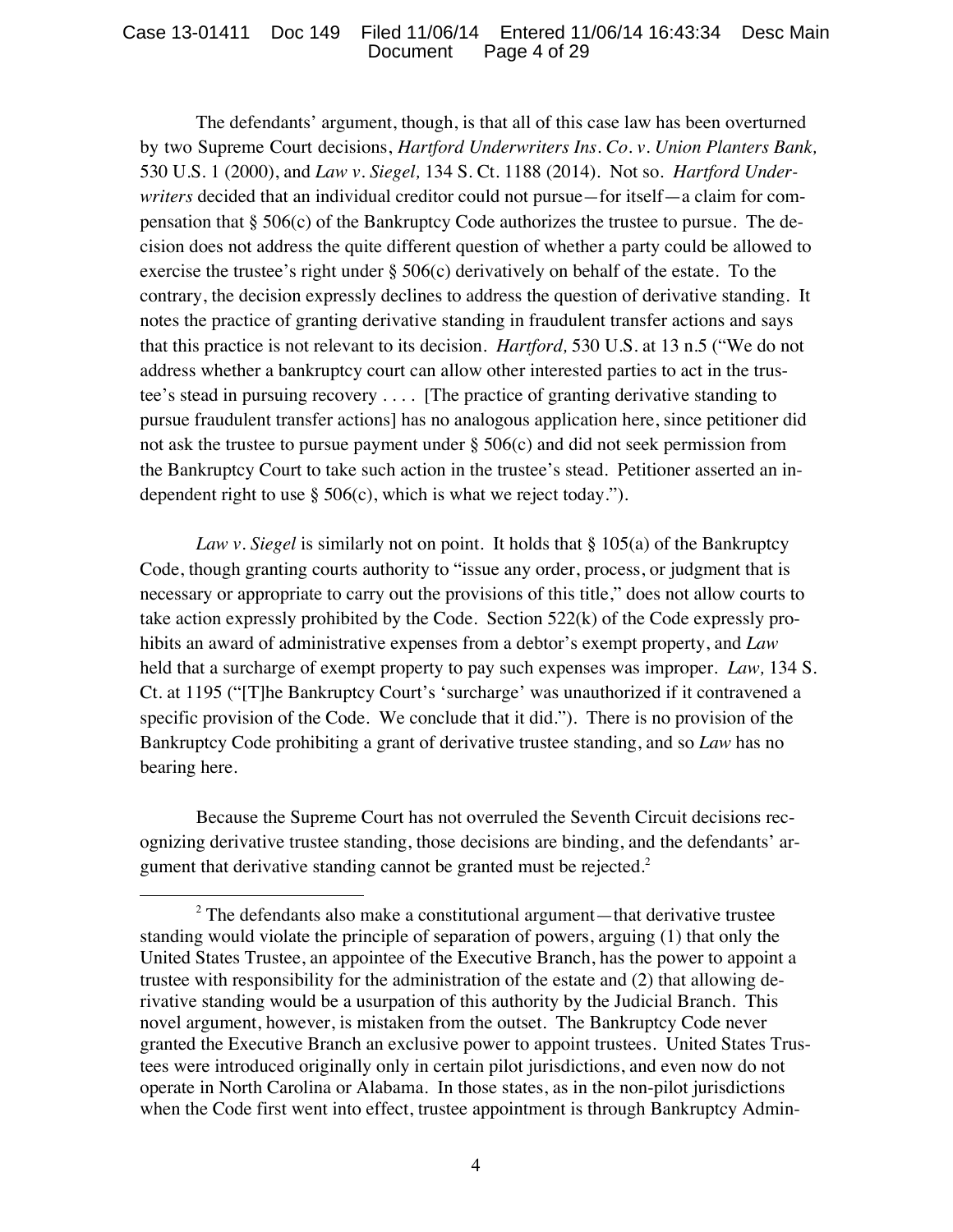### Case 13-01411 Doc 149 Filed 11/06/14 Entered 11/06/14 16:43:34 Desc Main Document Page 5 of 29

## (2) *The trustee's standing to bring an action on behalf of SGK has not already been conferred on the Committee.*

At the outset of this bankruptcy case, SGK moved for authority to use cash that was claimed as collateral by two of the defendants in this proceeding, NewKey Group, LLC ("NewKey I") and NewKey Group II, LLC ("NewKey II"), jointly referred to as "NewKey." The motion proposed an order that allowed SGK to use cash collateral, but with a prohibition against the Committee challenging the validity of NewKey's liens unless the Committee filed an objection within 60 days of its appointment. *See* Debtor's Mot. for use of Cash Collateral, Sept. 24, 2013, Docket No. 11. The Committee, SGK, and NewKey later agreed on a revised cash collateral order, which the court entered, including the following provision on actions by the Committee:

Notwithstanding anything to the contrary contained in this Order, any action, claims, or defense (hereinafter, an "Objection") that seeks to object to, challenge, contest, or otherwise invalidate or reduce, whether by avoidance, setoff, recoupment, counterclaim, deduction, disgorgement or claim of any kind, (a) the existence, validity, or amount of the [indebtedness] owing to [NewKey] as of the Petition Date; and/or (b) the extent, legality, validity, perfection, or enforceability of the [prepetition security interests] of either [NewKey I or NewKey II] shall be filed with the Court (x) solely with respect to perfection and attachment issues, by the Committee, or any party in interest with requisite standing, within seventy-five (75) calendar days from the date of appointment of the Committee by the United States Trustee (the "Perfection Objection Period"), or (y) with respect to any matters or issues not relating to perfection or attachment, by the Committee, or any party in interest with requisite standing within ninety (90) days from the date of appointment of the Committee (the "Objection Period"). It is understood and agreed by the Debtor that the Committee has, and the Court hereby endorses the Committee's, standing the [sic, should be "to"] file and prosecute any objection. If no Objection is timely filed by the end of the Objection Period or the Perfection Objection Period, as applicable, as to the [NewKey indebtedness] or the [NewKey prepetition security interests], or an Objection is timely filed but denied, then the [indebtedness]

istrators, who are part of the Judicial Branch. *See* Dan J. Schulman, *The Constitution, Interest Groups, and the Requirements of Uniformity: The United States Trustee and the Bankruptcy Administrator Programs*, 74 NEB. L. REV. 91, 93 (1995). There has never been a separation of powers in bankruptcy administration that would be violated by derivative standing.

<u> 1989 - Andrea San Andrea San Andrea San Andrea San Andrea San Andrea San Andrea San Andrea San Andrea San An</u>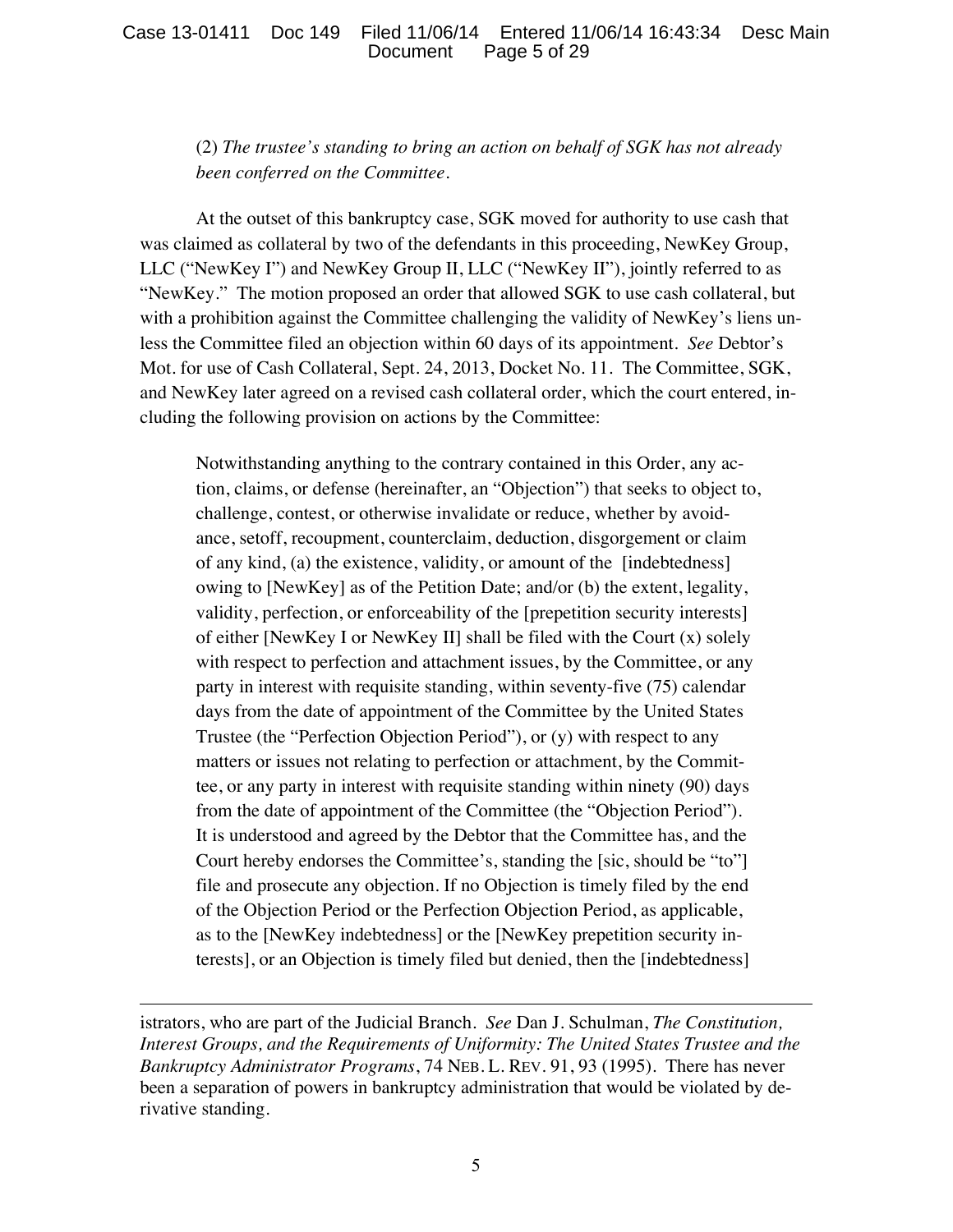owing to [NewKey] as of the Petition Date shall be deemed allowed in full, shall be not subject to any setoff, recoupment, counterclaim, deduction, subordination, or claim of any kind, and shall not be subject to any further objection or challenge by any party at any time, and [NewKey's prepetition security interests] shall be deemed legal, valid, perfected, enforceable, and non-avoidable for all purposes. Within the applicable time periods, the Committee shall be permitted to appeal any rulings by the Court relating to an Objection.

Cash Collateral Order ¶ 8, Oct. 17, 2013, Docket No. 113.

 

The Committee argues that this language—particularly the sentence stating that "the Court hereby endorses the Committee's, standing [to] file and prosecute any objection"—conferred standing to prosecute the claims set out in its amended complaint. Although this language, out of context, might seem to support the Committee's position, and although the context is complex, the Committee's reading is not persuasive. The term "Objection" is given a specific, limited meaning in the order—it encompasses only legal proceedings that would limit either (a) the amount that NewKey was owed prepetition or (b) any interest that NewKey asserted in SGK property to secure this prepetition indebtedness. For objections, so limited, that challenged perfection and attachment of security interests, the Committee was given 75 days from the date of its appointment to act; for other such objections, either to the amount of NewKey's claims or to its asserted security interests, the Committee was given 90 days from its appointment. Only for these limited objections does the order accord a "Court endorsement" of the Committee's standing. Nothing in the order purports to accord standing to the Committee to institute any other action, particularly an action that the Bankruptcy Code assigns to the trustee or debtor in possession.<sup>3</sup> Nor does that order suggest that claims against individuals may serve to limit NewKey's claims or security interests.<sup>4</sup> The standing of the Committee to bring actions on behalf of the estate has not yet been determined.

 $3$  In contrast to claims on behalf of the estate—which, as noted above, the Code assigns to the trustee or debtor in possession as part of estate administration—the Code allows any party in interest to oppose claims that creditors make against the estate or its property. *See, e.g.,* § 502(a) (providing that claims are allowed "unless a party in interest . . . objects"); Fed. R. Bankr P. 3012 ("The court may determine the value of a claim secured by a lien on property in which the estate has an interest on motion of any party in interest . . . ."). There was, then, likely no need for the court to "endorse" the Committee's standing to challenge NewKey's claims.

<sup>&</sup>lt;sup>4</sup> The Committee argues that its complaint seeks a determination that the individual defendants are alter egos of NewKey, so that the avoidance actions against them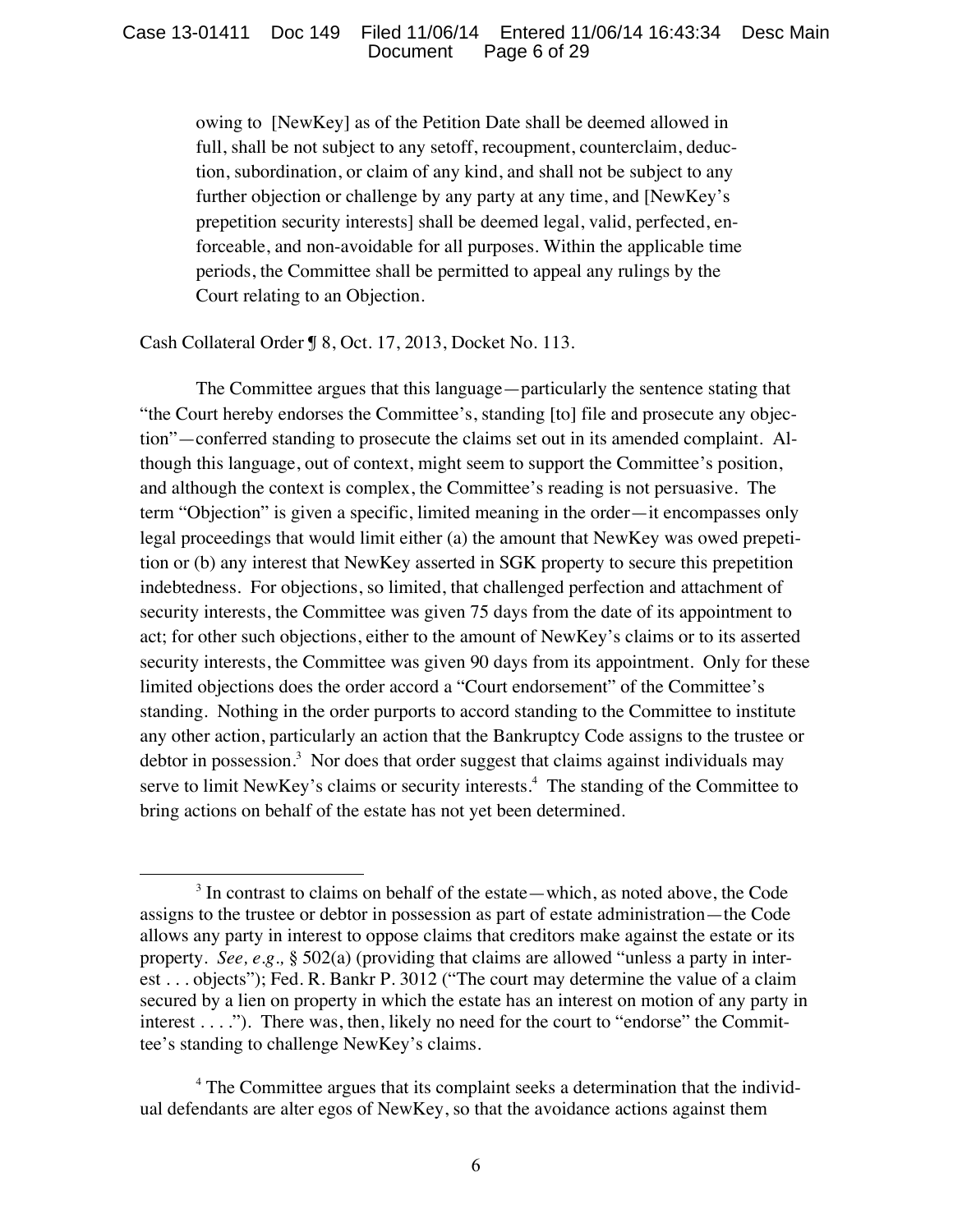## (3) *The Committee should be allowed to exercise the trustee's standing.*

In *Perkins*, the Seventh Circuit set out three elements for derivative trustee standing to pursue a cause of action held by the bankruptcy estate:

(a) the trustee unjustifiably refuses a demand to pursue the action;

- (b) the creditor establishes a colorable claim or cause of action; and
- (c) the creditor seeks and obtains leave from the bankruptcy court to

prosecute the action for and in the name of the trustee.

902 F.2d at 1258. The court went on to note that, in the case before it, the party who sought derivative trustee standing had established none of these elements before filing its standing motion; the court then stated, "When a third party tries to assert an action still vested in the trustee, the court should dismiss the action." *Id.*

Several counts of the Committee's amended complaint—Counts III, VII, and XV-XIX—seek only to reduce the claims that NewKey has asserted against the SGK estate. If court approval of the Committee's standing to bring these counts were necessary, it was granted in the cash collateral order, and the defendants do not challenge the Committee's standing as to these counts. The remaining counts—I-II, IV-VI, and VIII-XIV—are against individual shareholders of SGK and NewKey, alleging that they received avoidable transfers and breached fiduciary and statutory duties. The defendants assert that, as to these claims, the Committee failed to establish any of the *Perkins* elements before filing this adversary and so the adversary should be dismissed.

The second element—whether the Committee established colorable claims—is discussed below, in connection with the defendants' motion to dismiss. As set out in that discussion, all of the challenged counts, except Counts XII, XIII, XIV, and XVI, state a colorable claim, and so satisfy that element.

The defendants' challenges to the Committee's satisfaction of the two remaining *Perkins* elements are primarily based on timing. To comply fully with the first element,

<u> 1989 - Andrea San Andrea San Andrea San Andrea San Andrea San Andrea San Andrea San Andrea San Andrea San An</u>

should be considered claims against NewKey. If this alter ego argument were accepted, the avoidance actions would reduce NewKey's claims pursuant to  $\S$  502(d) of the Bankruptcy Code. That subsection disallows creditor claims until the creditor has satisfied any avoidance judgment. The difficulty with this alter ego argument is that the court has made no finding that NewKey is responsible for the claims asserted against the individual debtors—under an alter ego theory or otherwise—and no such relief is even sought in the Committee's complaint. The cash collateral order, then, could not have been intended to permit the Committee to pursue claims against the individual defendants as a way of reducing NewKey's claims under § 506(d).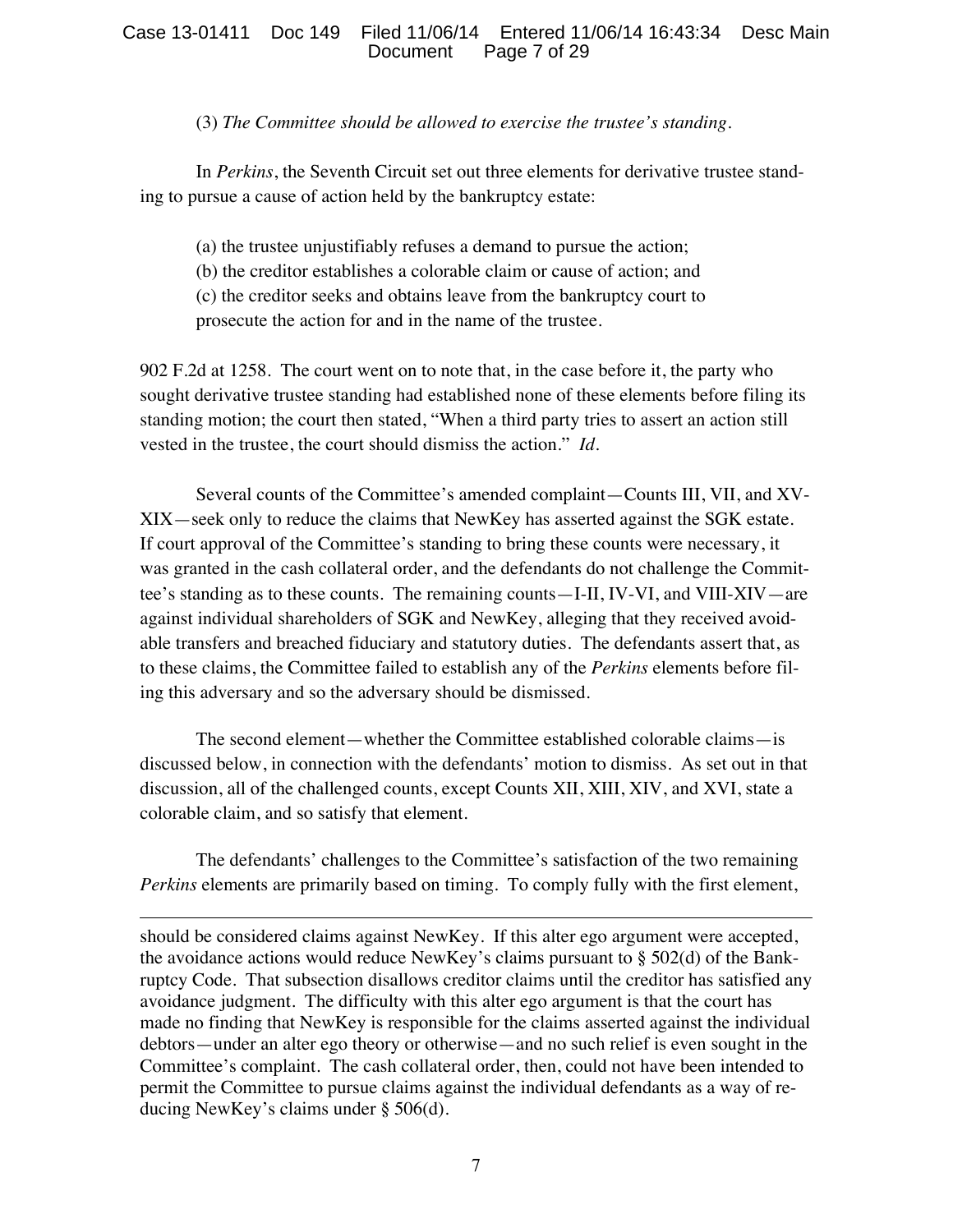the Committee would have needed to have made a demand on SGK, as debtor in possession, and to have been refused, before it filed this adversary proceeding on December 17, 2013. Adversary Docket No. 1. The Committee took two relevant actions before that date.

First, the Committee filed a limited objection to a motion by SGK to sell the bulk of its assets. *See* Order Allowing Filing Under Seal, Nov. 28, 2013,Docket No. 258 (the objection itself is attached as Exhibit 15 to the Committee's brief in support of its motion for standing, Adversary Docket No. 117). This objection informed the parties, including SGK, of the Committee's belief "that potential claims lie against insiders and equity stakeholders of both NewKey and [SGK]"; the objection further stated that fraudulent transfer claims were among those anticipated. Obj. at 35, ¶¶ 56–57. In response to this objection, the court ordered that the net proceeds of the sale be held in escrow rather than disbursed to NewKey. Sale Order at 23 ¶ 14, Dec. 12, 2013, Bankruptcy Docket No. 313.

Second, also before filing, counsel for the Committee discussed with SGK's attorney the Committee's intention to file an avoidance action against one of the insiders who was later named as a defendant. This discussion was outlined by SGK's counsel in an email. Comm. Br. in Support of Mot. to Grant Standing, Ex. 14. The email states that in the discussion, SGK's attorney (1) "confirmed that the debtor-in-possession would not be prosecuting" the Committee's planned action against the insider; (2) stated that SGK would "agree [to], or at least not oppose, the committee's prosecution" of such an action; and (3) acknowledged that "any demand by the committee with respect to the other Committee Avoidance Actions would have been perfunctory." The email states that the reasons for SGK's position on Committee prosecution were "obvious," and another email from SGK's counsel, Ex. 18 to the Committee's brief, gives the reason explicitly: an "undeniable conflict of interest." SGK's obvious conflict was that individual defendants proposed by the Committee were part of SGK's management.

Some decisions dealing with the first *Perkins* element—the trustee's refusal of a demand to pursue an action—have excused compliance if the demand would have been futile. *See, e.g., Official Comm. of Unsecured Creditors of Nat'l Forge Co. v. Clark (In re Nat'l Forge Co.)*, 326 B.R. 532, 544 (W.D. Penn. 2005). But even if that limitation were not available under *Perkins*, the Committee's statement of its intention to bring action against insiders of SGK and SGK's oral refusal to bring an action against one of the insiders are sufficient to satisfy *Perkins*: before filing its complaint against the individuals associated with SGK, the Committee had obtained a sufficient indication from SGK that it would not bring such a complaint.

The remaining *Perkins* element—obtaining leave of court to exercise derivative trustee standing—has obviously not been timely satisfied by the Committee; the Commit-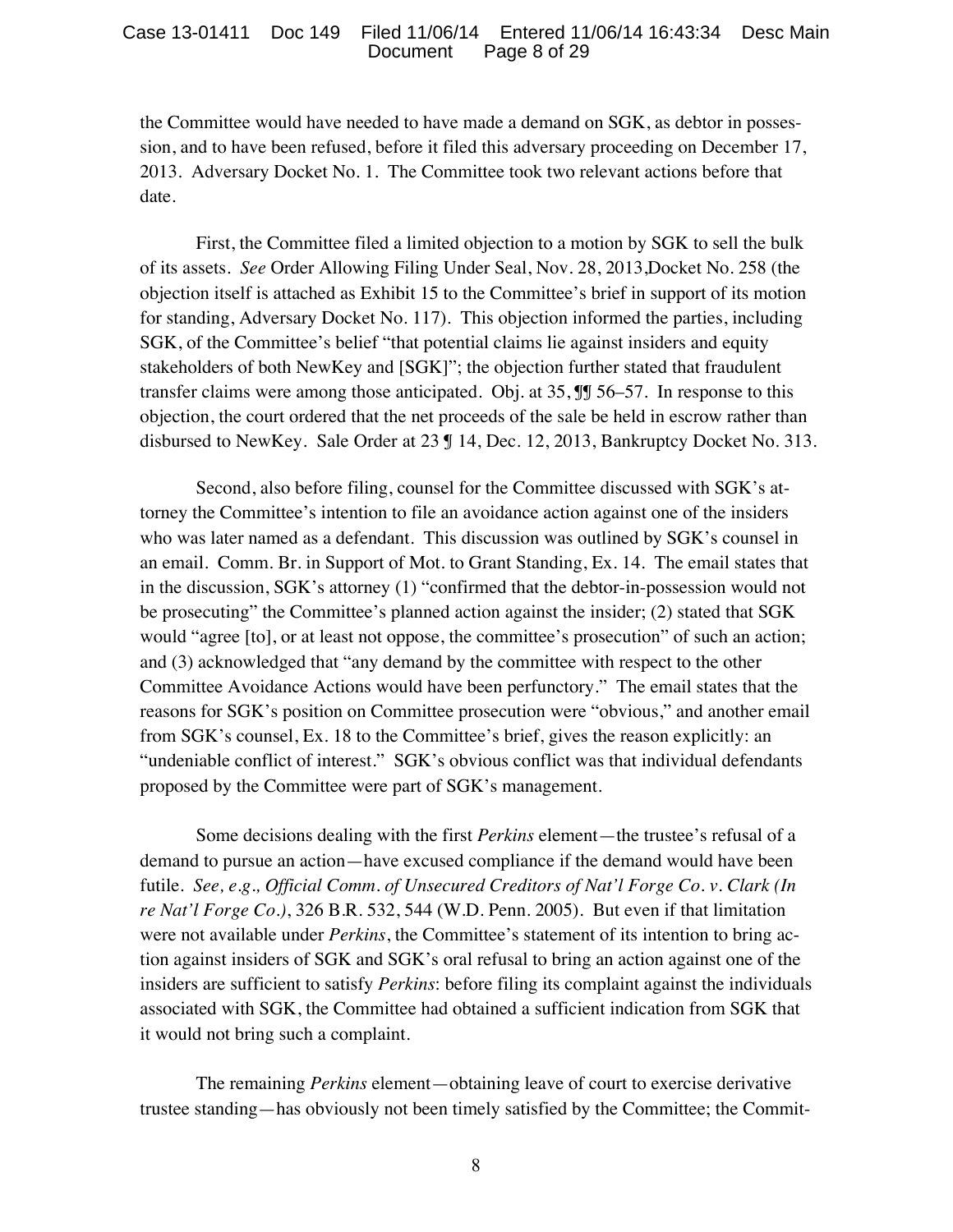tee sought leave only after filing its complaint. One decision, *In re Baltimore Emergency Services II, Corp.*, 432 F.3d 557 (4th Cir. 2005), holds that this untimeliness is fatal to a request for derivative standing. The great majority of decisions, however, find that the court has discretion to grant retroactive derivative standing. One of the most recent, expressly disagreeing with *Baltimore Emergency Services,* is *PW Enter. v. North Dakota Racing Comm'n (In re Racing Servs., Inc.)*, 540 F.3d 892, 903–04 (8th Cir. 2008). Others are collected in *Official Comm. of Unsecured Creditors of Nat'l Forge Co. v. Clark (In re Nat'l Forge Co.),* 326 B.R. 532, 545-546 (W.D. Pa. 2005). Among the reasons for allowing this discretion are (1) if the request for leave is otherwise appropriate, dismissing a complaint for failure to seek leave in advance may simply result in a refiling of both the request for leave and the complaint, generating unnecessary expense and delay, *see Liberty Mutual Ins. Co. v. Official Unsecured Creditors' Committee of Spaulding Composites Co. (In re Spaulding Composites Co., Inc.)*, 207 B.R. 899, 905 (9th Cir. BAP 1997); and (2) the party that failed to timely obtain derivative standing may have been acting in good faith under an impending deadline for filing its complaint, *see Catwil Corp. v. Derf II (In re Catwil Corp.)*, 175 B.R. 362, 365 (Bankr. E.D. Cal. 1994) (noting the imminent expiration of a statute of limitations).

Both of these reasons for granting retroactive standing are present here. Since there is otherwise good reason to grant derivative standing, enforcing the prior-leave requirement would likely result simply in a new standing motion and the refiling of the dismissed complaint. More significantly, the Committee was acting, prior to filing the complaint, under the belief that the cash collateral order included potential actions against insiders among the "Objections" that the Committee was given standing to pursue. As SGK's counsel noted in email correspondence, this belief, though erroneous, "was reasonable and understandable." Comm. Br. in Support of Mot. to Grant Standing, Ex. 18 at 3. But if actions against insiders had been "Objections" under the order, these actions would have to have been filed within the 90-day deadline established by the order. The Committee's December 17 complaint was filed only two weeks before the deadline expired.<sup>5</sup>

The language in *Perkins* does not mandate denial of all untimely motions for derivative standing. It says only that such motions "should" be denied, not that they must be. Moreover, *Perkins* adopted its elements for derivative standing from the general case law, specifically *La. World Exposition v. Fed. Ins. Co.*, 858 F.2d 233, 247 (5th Cir. 1988), which identifies the elements as "relevant factors." Accordingly, *Perkins* is best seen as consistent with the majority of the decisions holding that, though it is not appropriate as a

 

<sup>&</sup>lt;sup>5</sup> The Committee was appointed on October 3, 2013 (Bankruptcy Docket No. 52); 90 days from that date was January 1, 2014.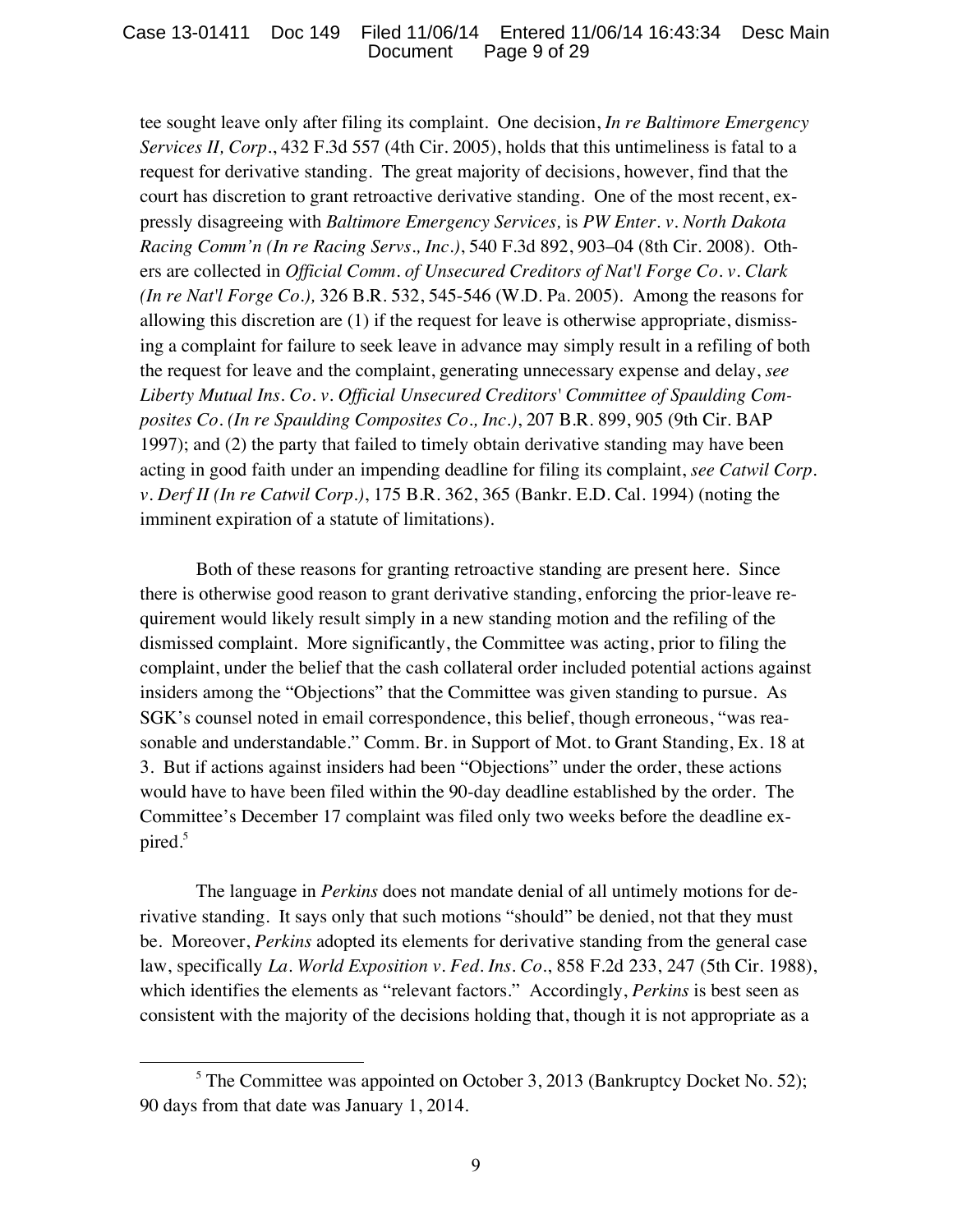### Case 13-01411 Doc 149 Filed 11/06/14 Entered 11/06/14 16:43:34 Desc Main Document Page 10 of 29

rule, *see Spaulding Composites,* 207 B.R. at 904 ("[T[he better practice is for the plaintiff to secure approval before filing the complaint."), retroactive derivative standing may be allowed in unusual cases. This is such a case. The Committee's motion to grant standing will be granted, and the defendants' argument for dismissal of the Committee's complaint for lack of standing will be rejected.

### **Untimeliness**

Three counts of the Committee's complaint—I, XI, and XII—allege causes of action under Illinois statutes that are subject to periods of repose. A statute of repose requires that an action be commenced within a fixed period of time, "regardless of a potential plaintiff's lack of knowledge of his or her cause of action." *DeLuna v. Burciaga,* 857 N.E.2d 229, 237 (Ill. 2006). A period of limitation, in contrast, is not fixed, and may run from a variable date, such as the accrual of a claim based on the claimant's becoming aware of an injury. *Id.* The defendants move to dismiss Counts I, XI, and XII on the ground that their allegations fall outside of applicable periods of repose. Although untimeliness of pleading is an affirmative defense, dismissal on this ground "is appropriate when the plaintiff pleads himself out of court by alleging facts sufficient to establish the complaint's tardiness." *Cancer Found., Inc. v. Cerberus Capital Mgmt., LP*, 559 F.3d 671, 674–75 (7th Cir. 2009). However, none of the counts challenged by the defendants as untimely can be dismissed on this basis.

Count I of the complaint asserts a cause of action under the Uniform Fraudulent Transfer Act, enacted in Illinois as 740 Ill. Comp. Stat. Ann. 160/1 to 12 (West 2014) (the "IUFTA"). Count I is titled "Constructive Fraud," and its allegations correspond to  $\S$  5(a)(2) of the IUFTA, which renders a transfer fraudulent if made by a debtor (1) without receiving reasonably equivalent value in exchange and (2) at a time when the debtor was either in specified financial difficulty or would become so as a result of the transfer. This contrasts with Count II, titled "Actual Fraud," which makes allegations corresponding to  $\S$  5(a)(1) of the IUFTA, under which a transfer is fraudulent if made "with actual intent to hinder, delay, or defraud any creditor of the debtor."

There is an important difference between the filing deadlines applicable to Counts I and II. For the "actual intent" allegations of Count II, claimed under  $\S 5(a)(1)$ , both a statute of repose and a statute of limitations are applied by  $\S 10(a)$  of the IUFTA. Section 10(a) states that a cause of action under  $\S$  5(a)(1) is extinguished unless it is brought within 4 years after the transfer is made (a period of repose) "or, if later, within one year after the transfer . . . was or could reasonably have been discovered by the claimant" (a period of limitation). In contrast, for Count I, brought under  $\S$  5(a)(2), there is no statute of limitation. Section 10(b) of the IUFTA makes "constructive fraud" claims subject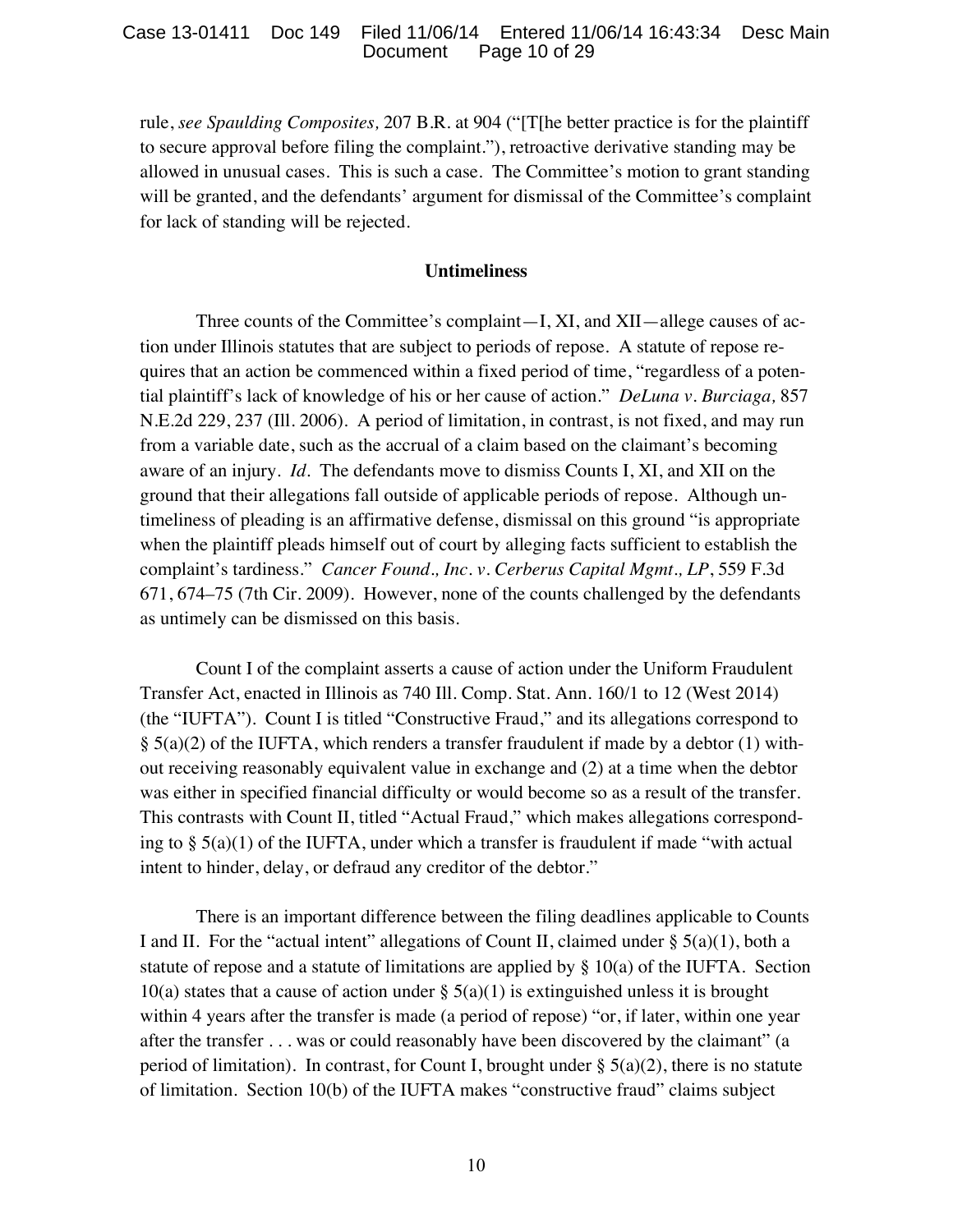only to the 4-year period of repose; a claimant's lack of knowledge does not extend the period before extinguishment of the claim. The effect of § 10, then, is to create a special statutory tolling system for fraudulent transfer recoveries, with a four-year period of repose for transfers made with either actual or constructive fraudulent intent, and a oneyear limitation period based on the claimant's discovery of the transfer that supersedes the period of repose, only for actually fraudulent transfers.

If § 10 were the only relevant Illinois statute bearing on the filing deadline for Count I, the count would be subject to dismissal, since it alleges as constructively fraudulent two large distributions to SGK equity holders that occurred in 2007 and 2008, more than four years before this proceeding was filed. There is, however, another applicable Illinois statute, 735 Ill. Comp. Stat. Ann. 5/13-215 (West 2014), that tolls filing deadlines in situations of fraudulent concealment. It states:

If a person liable to an action fraudulently conceals the cause of such action from the knowledge of the person entitled thereto, the action may be commenced at any time within 5 years after the person entitled to bring the same discovers that he or she has such cause of action . . . .

Count I contains allegations of fraudulent concealment, whose sufficiency is discussed below, but the defendants' first response is that § 13-215 does not apply to the IUFTA. That response is not correct. In *DeLuna,* the Illinois Supreme Court considered whether § 13-215 applied to a claim of legal malpractice. 857 N.E.2d at 233. That claim, the court stated, was subject only to a 6-year statute of repose, which had expired. The defendant's position was that § 13-215 could not apply to a statute of repose; he argued that the plaintiff's knowledge of a claim is not relevant to repose deadlines and so fraudulent concealment, since it bears only on the plaintiff's knowledge, was irrelevant. The court disagreed, stating flatly, "We see no reason why section 13-215 should not apply to statutes of repose . . . ." 857 N.E.2d at 243. And although the court noted that it would be particularly appropriate for fraudulent concealment to toll repose deadlines in actions against fiduciaries, it did not limit its holding to the fiduciary context: "[T]here would be an obvious and gross injustice in a rule that allows a defendant—particularly a defendant who stands in a fiduciary relationship to the plaintiff—to conceal the plaintiff's cause of action and then benefit from a statute of repose." 857 N.E.2d at 242. *DeLuna*, then, establishes that § 13-215 applies generally, as later decisions applying Illinois law have recognized. *See Orlak v. Loyola Univ. Health Sys.,* 885 N.E.2d 999, 1009 (Ill. 2007) ("Section 13–212 explicitly recognizes that fraudulent concealment tolls the running of the statute of limitations/repose."); *J.S. Reimer, Inc. v. Vill. of Orland Hills*, 990 N.E.2d 831, 842 (Ill. App. Ct. 2013); *Putzier v. Ace Hardware Corp.*, 2014 WL 2928236, at \*8 (N.D. Ill. June 25, 2014). The defendants cite decisions from other jurisdictions that may apply fraudulent conveyance law more narrowly, but those decisions cannot limit the ap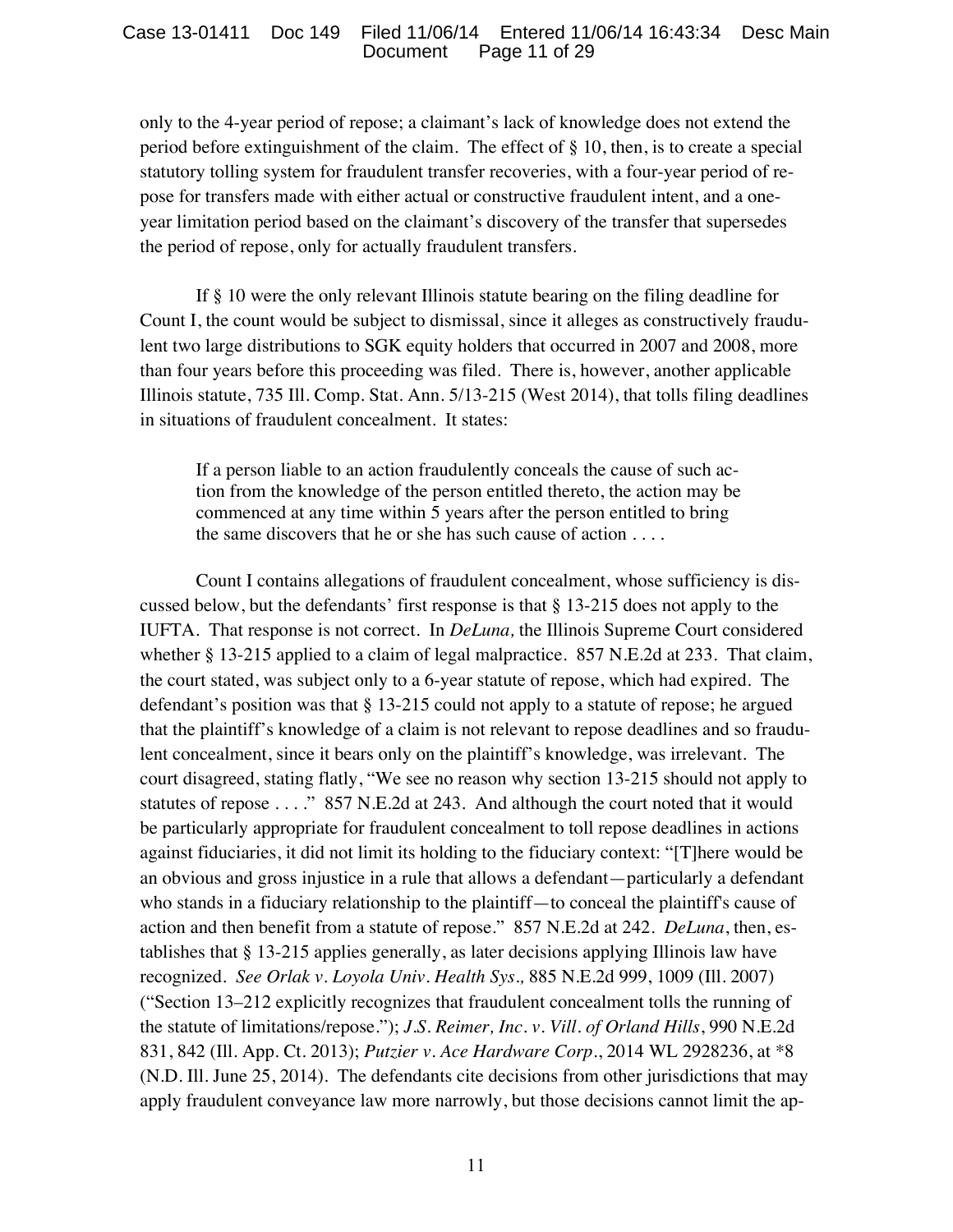plication of § 13-215 as interpreted by the Illinois Supreme Court.<sup>6</sup>

The defendants make a further argument that, despite the general applicability of § 13-215, the IUFTA should be excepted from its coverage because § 12 of the Act provides that it "shall be applied and construed to effectuate its general purpose to make uniform the law with respect to the subject of this Act among states enacting it." This provision enjoins courts interpreting the language of the IUFTA to be mindful of the manner in which courts of other states have construed that language, but it does not prevent other statutes from bearing on filing deadlines. So, for example, several states have enacted filing deadlines that differ from those in the official version of  $\S 10$ .<sup>7</sup> More importantly, § 108(a) of the Bankruptcy Code itself provides for an extension of non-bankruptcy filing deadlines, completely applicable to the IUFTA. *See Maxwell v. Barounis (In re Swiontek),* 376 B.R. 851, 859 n.5 (Bankr. N.D. Ill. 2007) ("§ 108(a) of the Bankruptcy Code provides a trustee with additional time to file an IUFTA action if the statute of limitations has not expired before the bankruptcy petition is filed."). Section 13-215 has the same effect.<sup>8</sup>

Since fraudulent concealment may apply to the filing deadline in § 10(b) of the IUFTA, the next question in determining the timeliness of Count I is whether the com-

<sup>7</sup> These include: Ala. Code § 8-9A-9 (2014) (10-year statute of repose for actual fraudulent transfers of real property and six years for actual fraudulent transfers of personal property), Ark. Code Ann. §§ 4-59-209(a)-(b) (West 2014) (three-year statute of repose for actual and constructive fraudulent transfers) and Me. Rev. Stat. tit. 14, § 580 (2013) (six-year statute of repose for actual fraudulent transfers).

<sup>8</sup> In addition to arguing the § 13-215 extends the filing deadlines of § 10(b) of the IUFTA, the Committee contends that its complaint effectively alleges an extension under the equitable doctrine of adverse domination, citing *Lease Resolution Corp. v. Larney,* 719 N.E.2d 165, 172 (Ill. App. Ct. 1999) ("[T]he adverse domination doctrine tolls the statute of limitations so long as the corporation remains under the control of the same wrongdoers against whom the cause of action exists."). Illinois courts, however, have not held that this doctrine applies to a statute of repose, and in *DeLuna,* 857 N.E.2d at 249, the Illinois Supreme Court expressly declined to decide whether equitable tolling applied to the statute of repose at issue in that case. Because fraudulent concealment serves to allow Count I to go forward regardless of the applicability of the adverse domination doctrine, it is not necessary to decide how the Illinois Supreme Court would rule on this apparently open question.

 <sup>6</sup> A federal court applying state law is, of course, bound to apply the interpretation of that law given by the state's highest court. *West v. Am. Tel. & Telegraph Co.*, 311 U.S. 223, 236 (1940).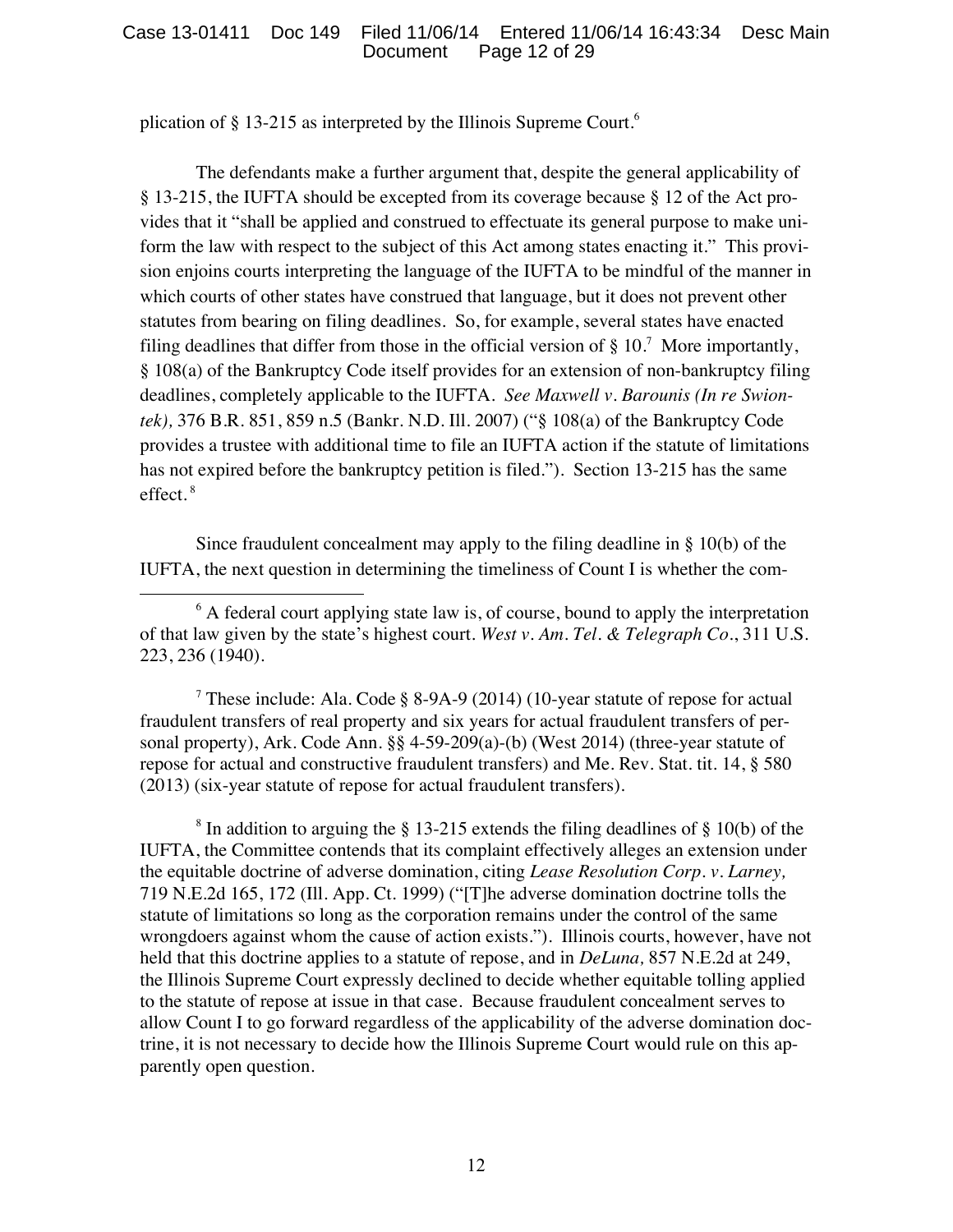plaint sets out sufficient allegations of fraudulent concealment. The complaint alleges that the 2007–08 equity distributions rendered SGK insolvent. Am. Compl. ¶ 54. This created a fiduciary duty in favor of its creditors. *See Workforce Solutions v. Urban Serv. of Am., Inc.*, 977 N.E.2d 267, 284 (Ill. App. Ct. 2012) ("[F]rom the moment insolvency arises, the corporation's assets are deemed to be held in trust for the benefit of its creditors."). In a fiduciary context, fraudulent concealment is shown either by "affirmative acts by the fiduciary designed to prevent the discovery of the action," *Hagney v. Lopeman,* 590 N.E.2d 466, 468 (Ill. 1992), or by a failure of the fiduciary "to fulfill his duty to disclose material facts concerning the existence of a cause of action . . . even without affirmative acts or representations." *DeLuna,* 857 N.E.2d at 246. The complaint's overall assertions on fraudulent concealment are (1) that SGK did not disclose any financial information to its creditors, (2) that the equity distributions put SGK in severe financial distress, giving rise to fraudulent transfer actions, and (3) that individual defendants used small cash infusions to allow SGK to delay bankruptcy—and the concomitant discovery of the distributions—until after the statute of repose would bar fraudulent transfer actions. Am. Compl.  $\mathbb{J}$  [ 178–81. The complaint supports these conclusions with a number of detailed factual allegations:

¶¶ 60-61 (in December 2008, after the equity distributions, SGK held a conference call discussing its liquidity crisis);

¶ 68 (shareholders were instructed to destroy a letter documenting an equity offering);

¶ 75 (the first NewKey loan is made);

¶ 94 (the NewKey loan documents lack attributes of traditional loan documents);

¶¶ 105-06 (by year-end 2009, SGK unsuccessfully contacts "over 70 financial firms" seeking capital);

¶¶ 110-11 (SGK insiders influence NewKey I to distribute funds to NewKey I members, enabling those members to infuse additional capital into SGK);

¶ 116 (NewKey I alters loan terms to benefit SGK for no consideration);

¶ 119 (the NewKey II loan is executed contemporaneously with a forbearance agreement with SGK's secured creditors);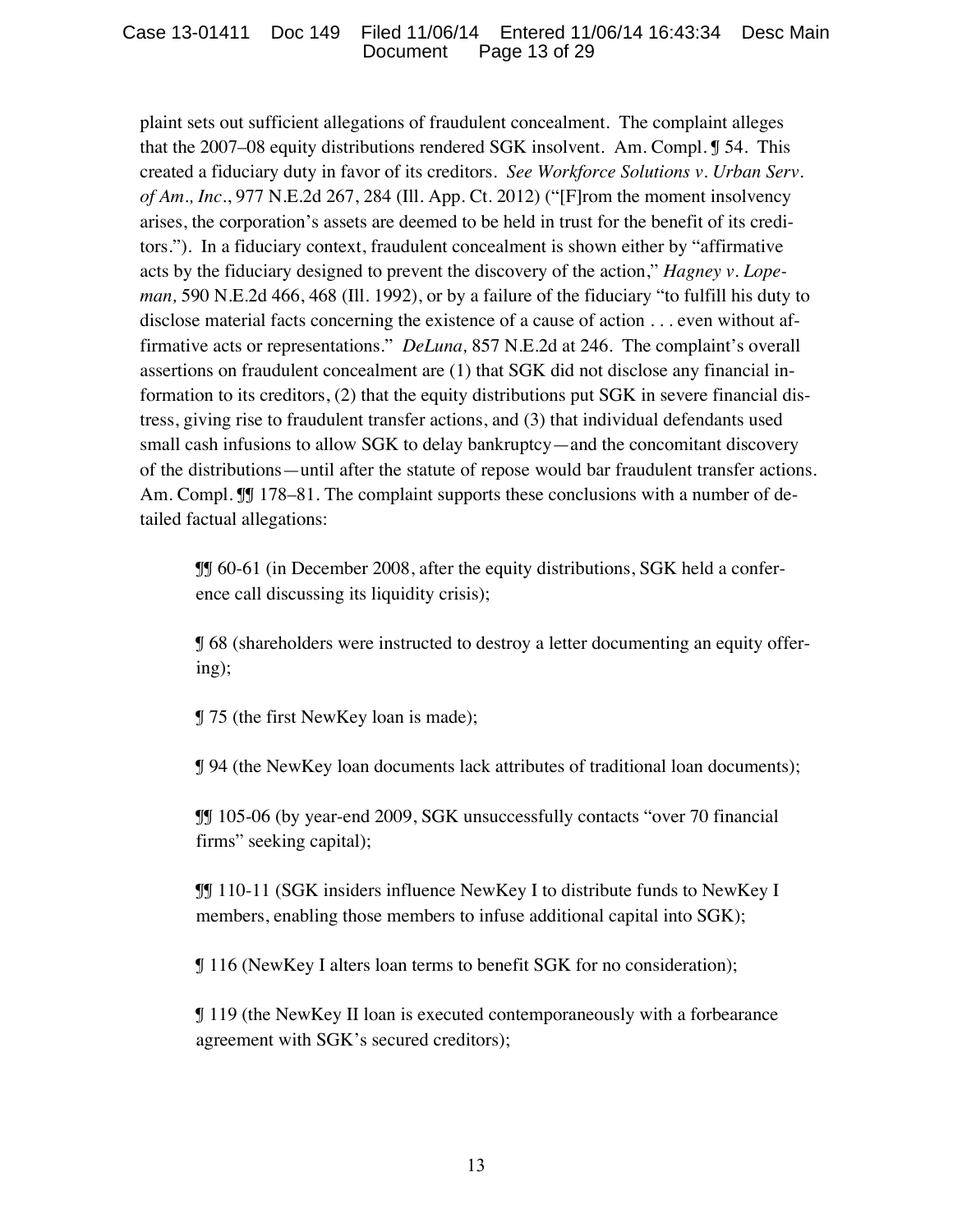¶¶ 344–45 (the Fiduciary Defendants disguised transactions so that SGK's financial records did not accurately reflect its viability); and

¶¶ 150-53 (certain defendants cause SGK to delay bankruptcy while taking actions to improve the position of NewKey I and NewKey II vis-à-vis unsecured creditors).

The defendants argue that these allegations are not sufficient, relying on *Putzier,* 2014 WL 2928236 at \*9. That decision, however, does not support the defendants' argument. *Putzier* dealt with an assertion of fraudulent concealment based only on allegations of underlying fraud in the offering of franchise agreements, not the defendant's nondisclosure of that fraud: "Plaintiffs fail to allege any affirmative acts by [the defendant] that were calculated to conceal the cause of action" and "instead only allude to [the defendant's] persistent silence." *Id.* Unlike the complaint here, the *Putzier* complaint involved neither an allegation of fiduciary duty arising from insolvency nor specific actions to conceal the underlying cause of action. The present complaint adequately alleges fraudulent concealment, and Count I is not subject to dismissal on timeliness grounds.<sup>9</sup>

Finally, only certain of the individual defendants are alleged to be responsible for the affirmative acts of concealment, and the general rule is that a fraudulent concealment by one person will not extend the filing deadline as to another. *Chicago Park Dist. v. Kenroy, Inc.*, 402 N.E.2d 181, 185 (Ill. 1980). That rule, however, is subject to an exception: if a defendant who was not active in fraudulent concealment was in privity with an active party and knows of that party's action, the defendant will be subject to the fraudulent concealment extension. *Id.* The complaint here alleges that each of the individual defendants was a direct or indirect equity holder of SGK, that the actions taken by SGK's management were for their benefit, and that they knew of these actions by the receipt of the equity distributions and notices sent by management regarding its responses to the

 <sup>9</sup> Although the complaint does not identify a specific creditor who was misled by the fraudulent concealment, this omission does not require dismissal. The Seventh Circuit allows courts to take judicial notice of claims filed in the bankruptcy in order to identify a triggering creditor under 11 U.S.C. § 544. *In re Leonard*, 125 F.3d 543, 545 (7th Cir. 1997) (noting that the trustee was not required to identify "the specific creditor who could set aside [the transfer under Illinois law]"); *In re Image Worldwide*, 139 F.3d 574, 577 (7th Cir. 1998) ("The trustee need not identify the creditor, so long as the unsecured creditor exists."). Based on the allegations of the complaint and the claims filed against the debtor, a reasonable inference can be made that a longstanding creditor exists who was prevented from exercising its rights due to the fraudulent concealment scheme. Therefore, although evidence would be required at trial to support this inference, the count survives the defendants' motion to dismiss under Rule 12(b)(6).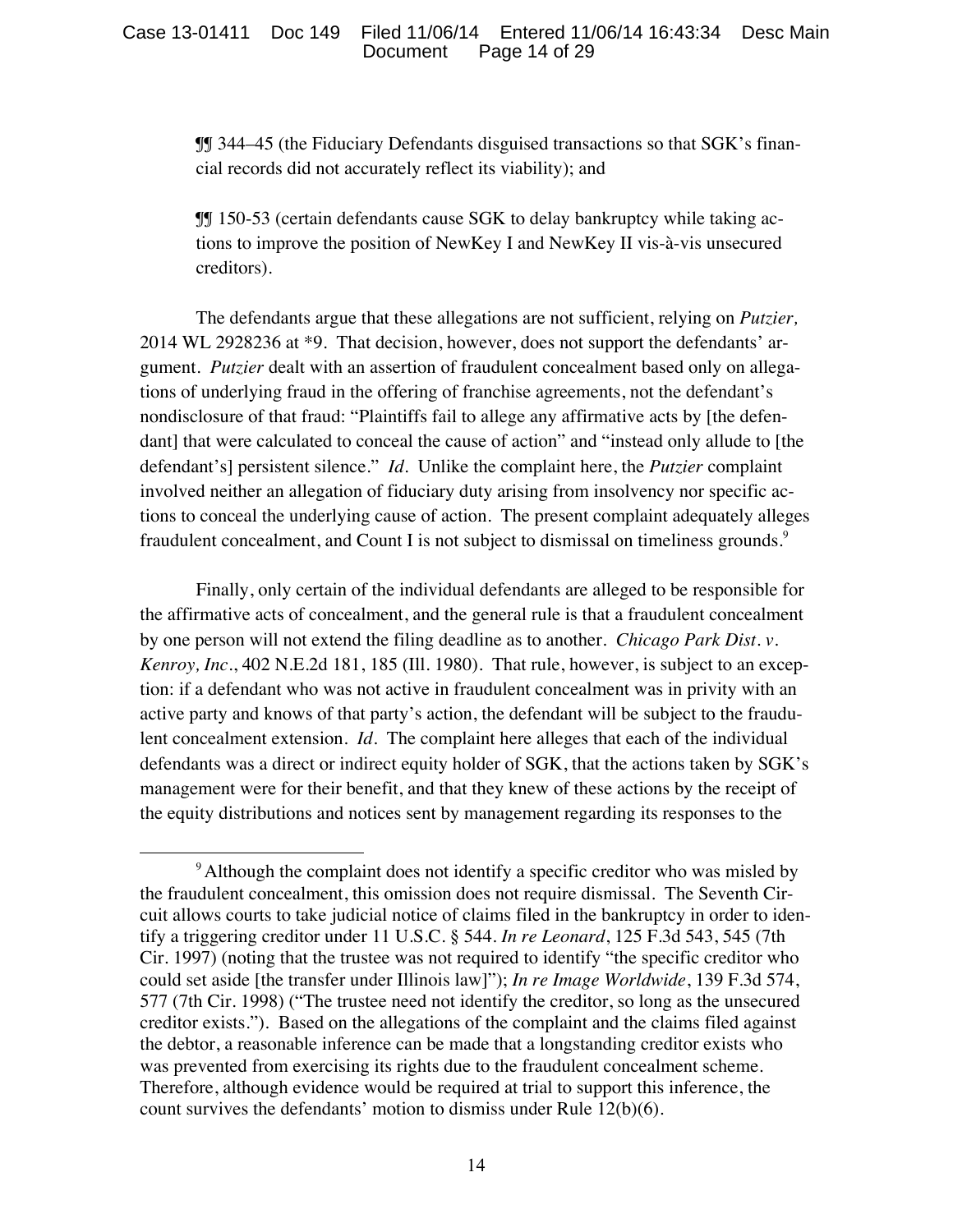### Case 13-01411 Doc 149 Filed 11/06/14 Entered 11/06/14 16:43:34 Desc Main Document Page 15 of 29

resulting financial distress. Am. Compl. ¶¶ 13–44 (identification of individual defendants and their interests in SGK);  $\mathbb{I}$  49, 53 (issuance of equity distributions);  $\mathbb{I}$  60–61, 68 (notices to all SGK members of the need for equity contributions and the NewKey loan substitution for those contributions, with advice to destroy earlier correspondence). These allegations are sufficient to assert the privity and knowledge necessary for all of the individual defendants to be subject to extension of the filing deadline.

The defendants' argument for the untimeliness of Count XI fails for the same reasons. This count alleges improper distributions under  $\S 25-35(a-b)$  of the Illinois LLC Act, 805 Ill. Comp. Stat. 180/1-1 *et seq* (West 2014). These provisions establish a cause of action against those who receive distributions from an LLC that is in a situation of financial distress, as defined in § 25-30 of the Act. Count XI alleges that the 2007–08 equity distributions violated  $\S 25-30$ . Just as with the IUFTA, the existence of the challenged equity distributions is adequately alleged to have been fraudulently concealed, and so the two-year period of repose set out in § 25-36(d) of the Illinois LLC Act is extended by 735 ILCS 5/13-215.

The final count that the defendants challenge as untimely, Count XII, makes another claim under § 25-35(a-b) of the Illinois LLC Act, asserting that because the NewKey loans should be recharacterized as equity contributions, the interest payments on those loans were actually equity distributions, and that, as such, the interest payments were improperly made under § 25-30 of the Act, in part because of SGK's condition of financial distress. As with the 2007–08 equity distributions, the complaint adequately alleges that the financial condition of SGK was fraudulently concealed. The filing deadline for this count is also extended.

### **Failure to State a Claim**

The defendants' final ground for dismissal, applicable to each count of the complaint, is failure to state a claim. *See* Fed. R. Civ. P. 12(b)(6). Under Rule 12(b)(6), made applicable in bankruptcy cases by Fed R. Bankr. P. 7012(b), a complaint must provide "fair notice" of each claim, and present facts that plausibly suggest the plaintiff's right to the relief requested. *E.E.O.C.. v. Concerntra Health Servs.*, 496 F.3d 773, 776 (7th Cir. 2007); *see Bell Atl. Corp. v. Twombly*, 550 U.S. 544, 555 (2007). In general, a claim is plausible if the right to relief is more than speculative. *Twombly*, 550 U.S. at 555. A court evaluating a motion to dismiss under Rule 12(b) must accept all the factual allegations in the complaint as true, *Twombly*, 550 U.S. at 571, but legal conclusions have no weight, *Ashcroft v. Iqbal*, 556 U.S. 662, 678 (2009). Therefore, the court considering a 12(b)(6) motion should first identify pleadings that are legal conclusions and "not entitled to the assumption of truth" and then turn to the factual allegations to see if the claim for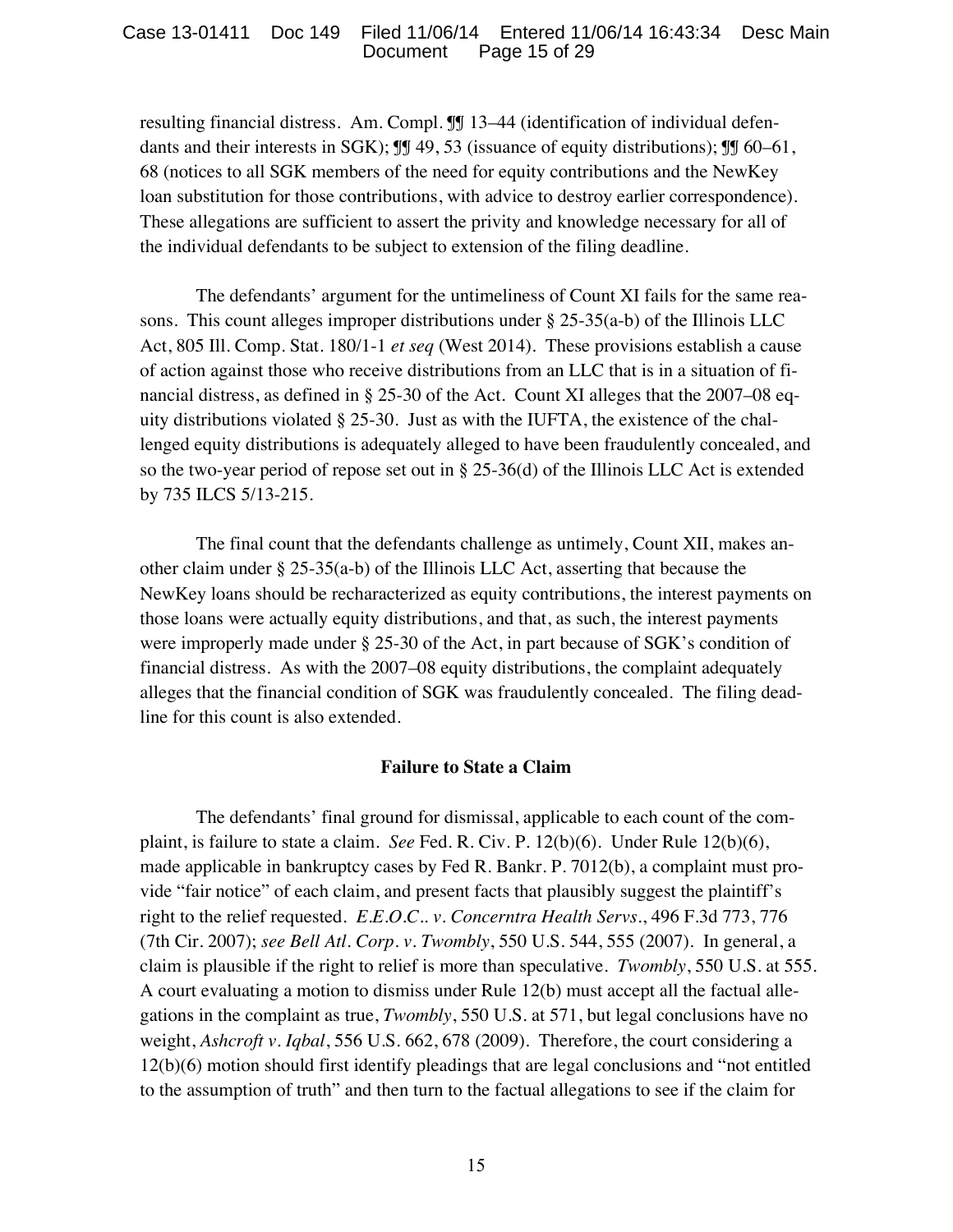### Case 13-01411 Doc 149 Filed 11/06/14 Entered 11/06/14 16:43:34 Desc Main Document Page 16 of 29

relief is plausible. *Id.* at 680. In doing so, the court must make all reasonable inferences in favor of the plaintiff. *Id.* 

Each count of the complaint will be examined under these standards. The relief sought by the varying counts applies to particular groups of defendants, identified in the introductory paragraph of the complaint: *Fiduciary Defendants*, those alleged to be the management of SGK and NewKey; *Shareholder Defendants*, those alleged to have had ownership interests in SGK and to have received the 2008–09 equity distributions; and *Scheduled NewKey Interest Payment Recipients*, those alleged to have received interest payments on the NewKey loans.

### *Count I*

Count I seeks to avoid as constructively fraudulent, under § 544(b)(1) of the Bankruptcy Code, the equity distributions that SGK made to the Shareholder Defendants in 2007 and 2008. Under § 544(b)(1), a debtor in possession—or, in this case, a creditors' committee with derivative standing—may avoid transfers that would be voidable by a creditor under state law. Illinois law, specifically the IUFTA, allows creditors to avoid transfers made by a debtor without receiving reasonably equivalent value in exchange if (a) the debtor "was engaged or was about to engage in a business or a transaction for which the remaining assets of the debtor were unreasonably small in relation to the business or transaction" or (b) the debtor "intended to incur, or believed or reasonably should have believed that he would incur, debts beyond his ability to pay as they became due." 740 Ill. Comp. Stat. Ann. 160/5(a)(2) (West 2014). To state a claim under this provision, Count I must allege both that SGK did not receive reasonably equivalent value for the equity distributions and that the circumstances surrounding the distributions left SGK undercapitalized or insolvent. The defendants argue that Count I fails to allege sufficient allegations to satisfy either of these requirements.

As to both the 2007 and 2008 distributions, the defendants contend that the complaint fails to allege that SGK was insolvent or inadequately capitalized as a result of the distributions. More specifically, the debtors argue that by relying on book values to show SGK's insolvency or weak financial position, the complaint has not offered a plausible allegation of financial distress. This is incorrect for two reasons. First, the complaint does not rely exclusively on book values in alleging the financial distress resulting from the distributions. The complaint also includes:

¶¶ 60-61 (alleging that SGK's distributions were promptly followed by a liquidity crisis);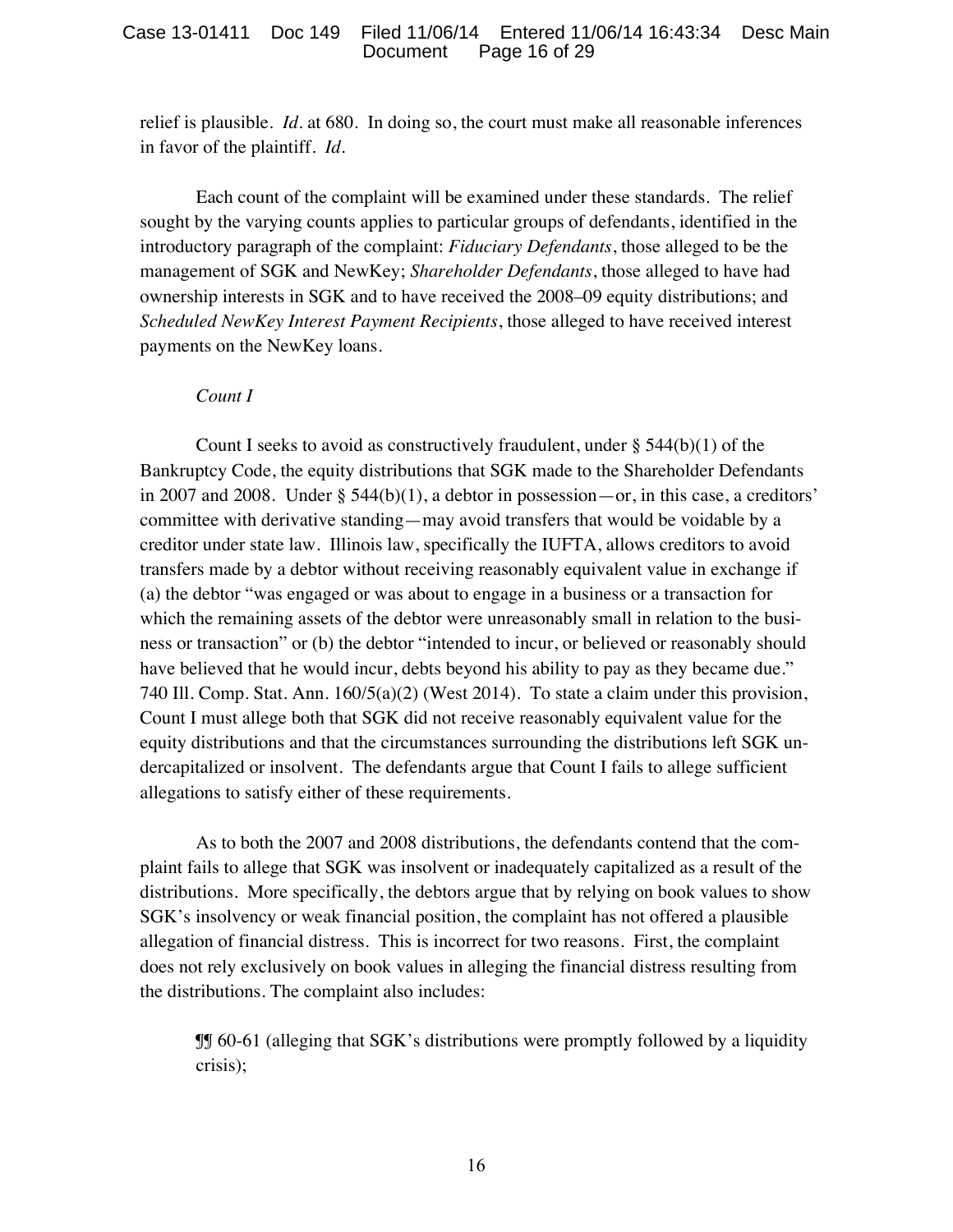¶¶ 45, 78-79 (alleging a history of net losses);

¶ 118 (alleging entry into a loan forbearance agreement); and

¶¶ 57, 105, 115 (alleging SGK's continuing need for additional capital).

These facts set out a plausible claim of insolvency and financial distress. Second, although several decisions have held—after trial—that book values were not shown to be good evidence of the fair market value of a company's assets, the defendants cite no authority for the proposition that book values cannot support an allegation of insolvency in a particular case. To the contrary, one of the decisions cited by the defendants, *Lawson v. Ford Motor Co. (In re Roblin Indus. Inc.),* 78 F.3d 30, 36 (2d Cir. 1996), points out that in a given case, book value may be significant:

[W]hile book values alone may be inappropriate as a direct measure of the fair value of property . . . such figures are, in some circumstances, competent evidence from which inferences about a debtor's insolvency may be drawn. *See Schlant v. Schueler (In re Buffalo Auto Glass),* 187 B.R. 451, 453 (Bankr.W.D.N.Y.1995) (finding debtor insolvent based on negative retained earnings reported on tax return in absence of any other evidence); *Coated Sales,* 144 B.R. at 666–67 (using unaudited preliminary balance sheet as evidence of insolvency with respect to preference payment made several months after date of statement).

A book-value indication of insolvency, combined with the allegations discussed above, is enough to support the inference that SGK was rendered undercapitalized or insolvent, as described by 740 ILCS 160/5(a)(2), by the equity distributions.<sup>10</sup>

For the 2008 equity distribution only, the defendants argue that the complaint fails to allege a lack of reasonably equivalent value in exchange. This argument is based on the contention that SGK was contractually obligated to distribute to its members sufficient funds to allow them to pay the tax liability resulting from SGK's 2007 income, so that the payment of the 2008 distribution, based on members' tax liability, simply satisfied SGK's contractual obligation, and so provided equivalent value. This theory was

  $10$  The defendants make additional arguments regarding accounting methods that do not change this conclusion. It may be true, as they argue, that First-In, First-Out (FIFO) accounting would produce a more accurate understanding of SGK's financial position than Last-In, First-Out (LIFO) accounting, but this is a factual matter. *See Vulcan Golf, LLC v. Google, Inc.*, 552 F.Supp. 2d 752, 764 9 (N.D. Ill. 2008) (noting that factual disputes are "wholly inappropriate at the motion to dismiss stage.").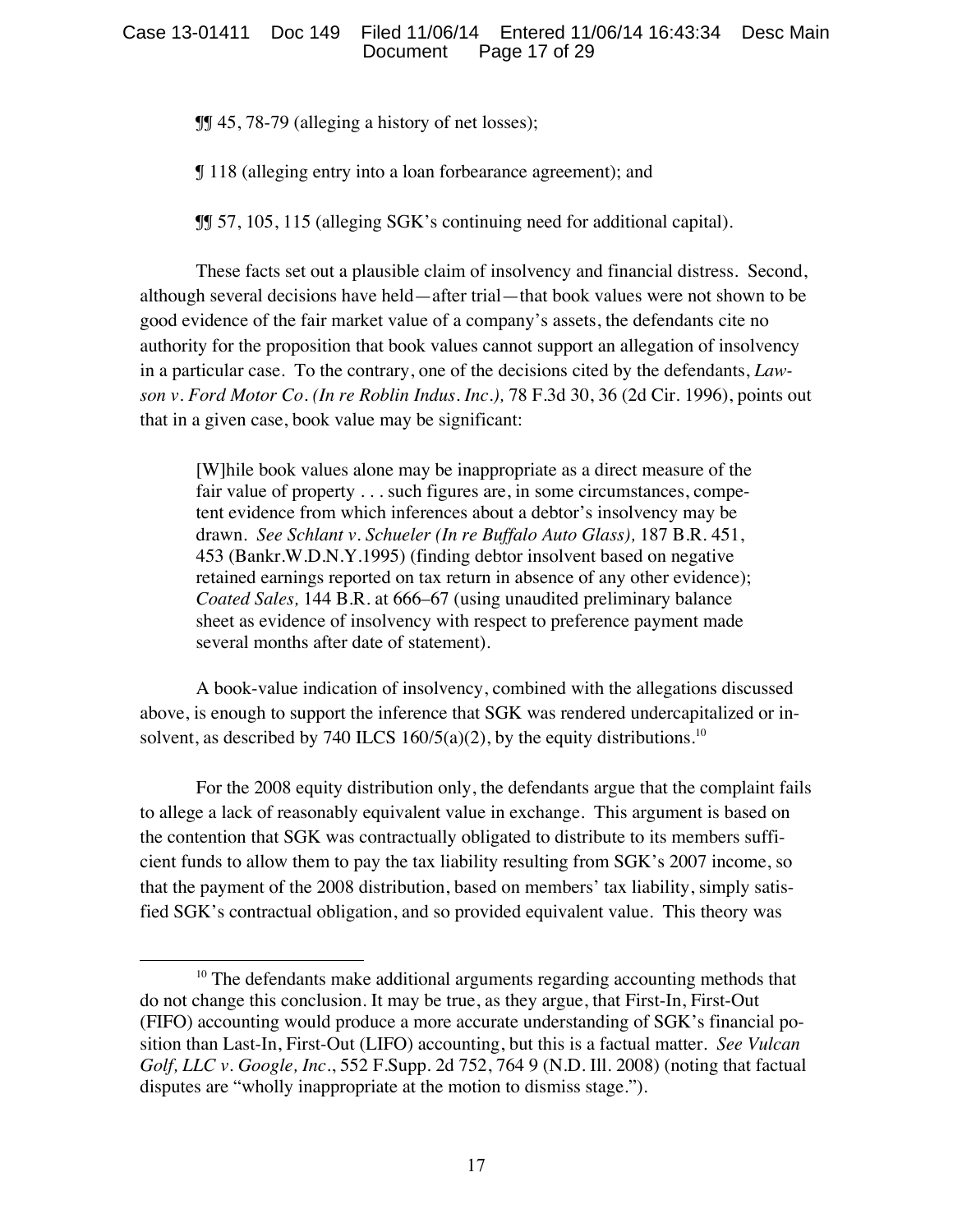accepted in *Crumpton v. Stephens (In re Northlake Foods), Inc.*, 483 B.R. 247, 253 (M.D. Fla. 2012) and *Gold v. United States (In re Kenrob Info. Tech. Solutions, Inc.)*, 474 B.R. 799, 802 (Bankr. E.D. Va. 2012), but it is not well grounded. Like an S-corporation, SGK had no income tax liability of its own; its members were required to treat their share of SGK's income as a personal tax liability. Assuming that SGK had committed to pay its members enough cash to satisfy their tax liability for a given year, this arrangement even if called a contract—was equivalent to a corporate dividend; fulfilling the commitment would not produce any benefit to SGK. *See Pryor v. Tiffen (In re TC Liquidations LLC)*, 463 B.R. 257, 271 (Bankr. E.D.N.Y. 2011) ("It was improper for the Debtors to issue the Tax Dividends and essentially pay Defendants' personal tax obligations. There is no shown consideration provided to the Debtors for these payments."). But even if complying with a commitment to pay its members' personal tax liability could generate value for SGK, there was no such commitment. The SGK Operating Agreement, Am. Compl, Ex. 8 at 15, § 7.6(c), makes any tax distribution completely discretionary with SGK's management. SGK received no consideration for the 2008 distribution.

Count I, then, states a claim for avoidance under  $\S$  544(b)(1).

### *Count II*

Like Count I, Count II seeks to avoid the equity distributions that SGK made to the Shareholder Defendants in 2007 and 2008, relying on § 544(b)(1) of the Bankruptcy Code, which allows the Committee to invoke the IUFTA. Count II alleges actual fraud under  $\S$  5(a)(1) of the IUFTA, 740 ILCS 160/5(a)(1).

Since this count is raised under an actual fraud theory, the particularity requirement of Fed. R. Civ. P. 9(b) applies: "[A] party must state with particularity the circumstances constituting fraud or mistake." This requirement may be met by providing the "'who, what, when, and where' of the alleged fraud." *Uni\*Quality, Inc. v. Infotronx, Inc.*, 974 F.2d 918, 923 (7th Cir. 1992).

The Amended Complaint lists the amount each defendant allegedly received in the 2007 Special Distribution and the 2008 Special Distribution and lists the dates of the distributions. Amend. Compl. II 48, 49, 53. The Amended Complaint alleges several badges of fraud, including that the distributions were made to insiders, were made for little consideration, left SGK undercapitalized, and were hidden by a fraudulent concealment scheme. This meets the requirements of Rule 9(b).

The defendants argue that the allegations in the Amended Complaint do not adequately identify which defendants committed the alleged fraud, citing *Vicom, Inc. v. Har-*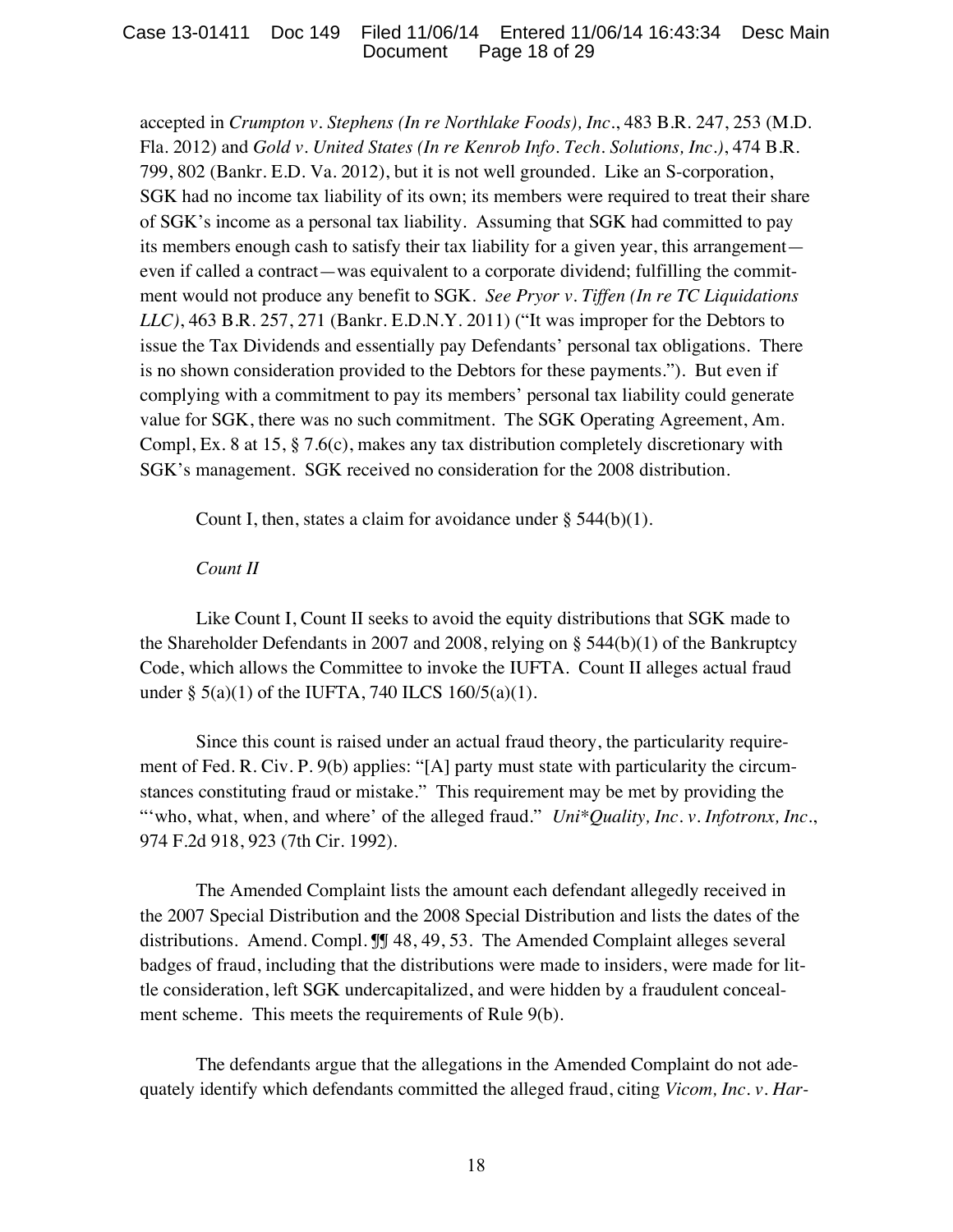### Case 13-01411 Doc 149 Filed 11/06/14 Entered 11/06/14 16:43:34 Desc Main Page 19 of 29

*bridge Merch. Serv.*, *Inc.*, 20 F.3d 771, 777 (7th Cir. 1994). A policy against "lumping" defendants ensures that defendants each have proper notice of the claims against them. *See Vicom*, 20 F.3d at 778 (for proper notice, when alleging fraud "in a case involving multiple defendants, 'the complaint should inform each defendant of the nature of his alleged participation in the fraud.'" (citations omitted)).

The Amended Complaint, however, does identify the "Fiduciary Defendants"— Michael Sheffieck, Keywell Manager, J. Mark Lozier, Joel Tauber, and Michael Rosenberg—as the defendants who were responsible for the fraud. Am. Compl. ¶ 203–06. These defendants were given notice that the complaint alleges that they acted in concert to perpetrate the fraud outlined in detail in the complaint. Moreover, the Committee, as an outsider alleging fraud against insiders, cannot be expected to have detailed information regarding the fraud and may plead fraud with a less specificity than would otherwise be required. *See Picard v. Cohmad Sec. Corp. (In re Bernard L. Madoff Inv. Sec. LLC)*, 454 B.R. 317, 329 (Bankr. S.D.N.Y. 2011) (recognizing the lower pleading standard).

Count II also states a claim for avoidance under  $\S$  544(b)(1).

## *Count III*

 

In Count III, relying on both federal and state law, the Committee seeks recharacterization of the NewKey loans as equity.<sup>11</sup> The Bankruptcy Code does not specifically provide for such recharacterization, and the Seventh Circuit has not adopted the decisions of other circuits—such as *Fairchild Dornier GMBH v. Official Comm. Of Unsecured Creditors (In re Official Comm. of Unsecured Creditors for Dornier Aviation)*, 453 F.3d 225, 233 (4th Cir. 2006)—holding that bankruptcy courts have equitable power to order recharacterization. *See In re Airadigm Commc'n, Inc.*, 616 F.3d 642, 657 n.11 (7th Cir. 2010) ("This Court has . . . never definitively stated whether we recognize a cause of action for recharacterization."). Indeed, it is unlikely that the Seventh Circuit would find that the equitable power of a bankruptcy court allows treating a creditor's claim in a manner not stated in the Code. *See In re Fesco Plastics Corp., Inc*., 996 F.2d 152, 157 (7th Cir. 1993) (holding that that "a bankruptcy court is . . . not authorized to do whatever is necessary to reach an equitable result; it may only do whatever is necessary to enforce the Code.").

 $11$  The complaint is not required to specify which legal theory provides a basis for the relief it seeks; an allegation of facts supporting a claim for recharacterization is enough. *Cf. Bennett v. Schmidt*, 153 F.3d 516, 518 (7th Cir. 1998) ("[H]aving stated a discrimination claim the complaint need not offer specifics about which rules of law, state or federal, racial discrimination offends.").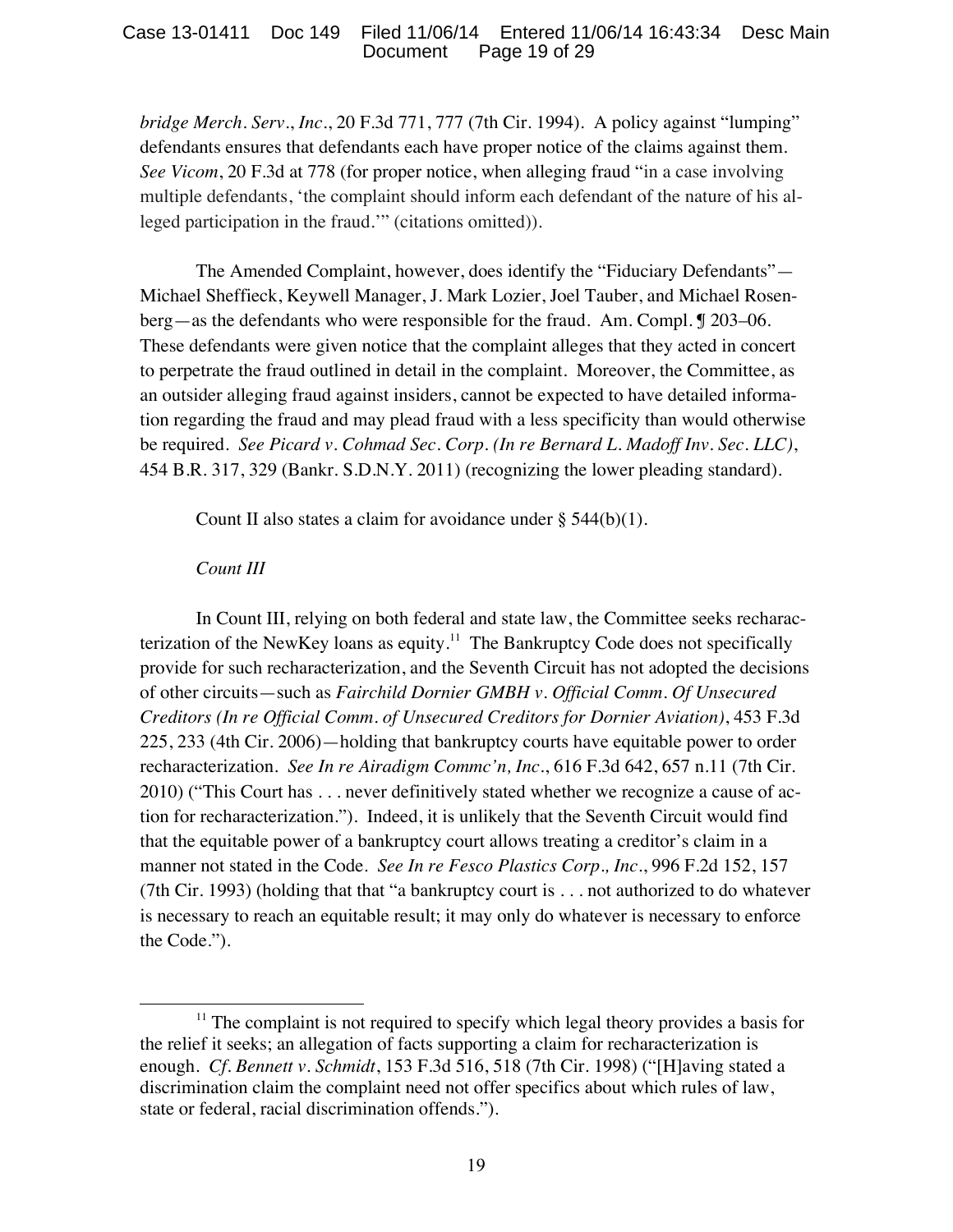Nevertheless, the relief sought by the trustee may be obtained under  $\S 502(b)(1)$ of the Bankruptcy Code, which provides for the disallowance of claims to the extent they are "unenforceable against the debtor . . . under . . . applicable law." *See Grossman v. Lothian Oil, Inc. (In re Lothian Oil, Inc.)*, 650 F.3d 539, 544 (5th 2011) ("Because Texas law would not have recognized [a creditor's] claims as asserting a debt interest, the bankruptcy court correctly disallowed them as debt and recharacterized the claims as equity interests."); *Official Comm. Of Unsecured Creditors v. Hancock Park Capital II, LP (In re Fitness Holdings Int'l, Inc.)*, 714 F.3d 1141, 1147 (9th Cir. 2013) ("[A] court may recharacterize an obligation that does not constitute 'debt' under state law . . . ."). Illinois law, like that of Texas, provides that nominal loans may be recharacterized as contributions of equity if the circumstances of their creation and enforcement indicate that they were intended as equity contributions. *See Estate of Kaplan,* 384 N.E.2d 874, 881–82 (Ill. App. Ct. 1978) (affirming recharacterization based on federal tax decisions that state "general principles . . . useful in determining the proper accounting treatment of [questioned] advances.").

One federal tax decision typical of those cited in *Kaplan*, *Raymond v. United States*, 511 F.2d 185, 187–88 (6th Cir. 1975), affirmed recharacterization of debt based on the following considerations:

[N]o notes were ever given to evidence the obligations, and . . . the corporation gave them no unconditional promises to repay the obligations at fixed maturity dates or at fixed interest rates. The evidence also disclosed that no security was given for the advances, and that it was unlikely that an outsider would have made such speculative loans. Moreover, it appeared that the corporation was inadequately capitalized and that some of the advances were used to purchase capital assets. Finally, the proofs showed that taxpayers' advances were subordinate to the claims of outside creditors and that repayment of the advances was contingent on the success of the enterprise. . . .

[T]he district court could properly consider all these factors in addition to the identity of interest between the creditors and the shareholders and the timing of the advances during the corporation's organization.

Not all of the factors relied on in *Raymond* are alleged in Count III. However, *Raymond*  did not treat all of the factors as necessary predicates for recharacterization. To the contrary, it found the evidence so strong that it affirmed a directed verdict for recharacterization, even though the taxpayer introduced "a ledger from the corporation's books that had the notation, 'notes payable' . . . and two checks . . . that stated that they were written as loans from taxpayers." *Id.* at 187.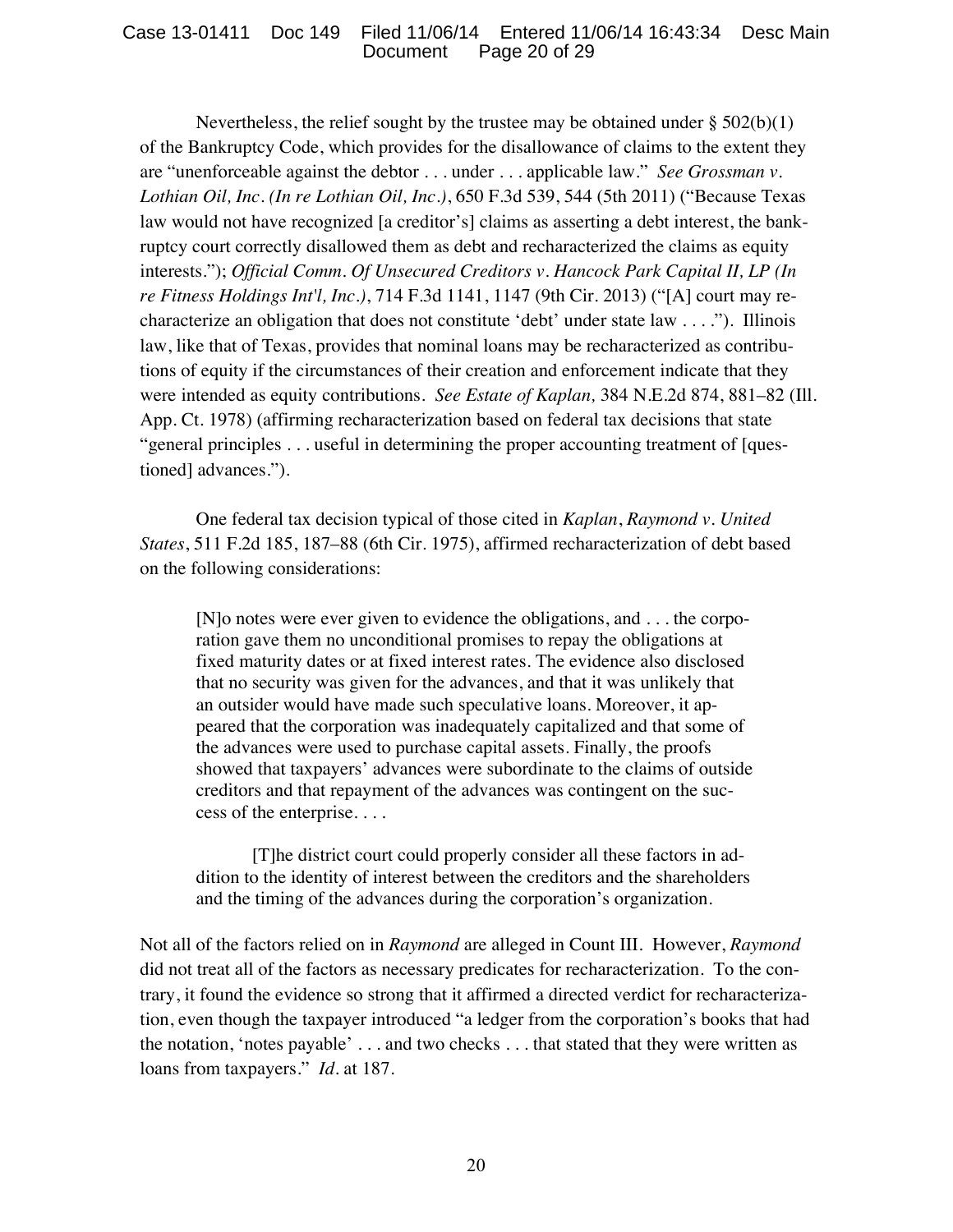According to the defendants, a promissory note creates a presumption of validity of a loan under Illinois law. *See Steiner v. Rig-A-Jig Toy Co.*, 135 N.E.2d 166, 170 (Ill. App. Ct. 1956). However, that presumption is rebuttable. *Id.* Rather than treating any single factor as dispositive, recharacterization depends on the various elements bearing on the "essential identity" of the transaction in question. *Estate of Kaplan*, 384 N.E.2d 874, 881 (Ill. App. Ct. 1978). The complaint here makes a number of factual allegations indicating that the NewKey loans were essentially equity contributions: SGK's insolvency at the time of the transaction,  $III$  45, 60–61, 78–79; the unavailability of third-party loans,  $\int$  106; the initial plan to have an equity contribution rather than a loan,  $\int$  64–66; and waivers of the loan conditions without consideration from SGK, ¶ 116. *In re Optim Energy, LLC*, 2014 WL 924908 (Bankr. D. Del. May 13, 2014), which the defendants cite in support of dismissal, deals with a complaint that the court found failed to effectively assert any factors like these.

Count III states a claim for recharacterization under Illinois law.

## *Count IV*

Count IV alleges that the interest payments made under the NewKey loan agreements were constructively fraudulent under 740 ILCS 160/5 and therefore are avoidable under § 544(b) of the Bankruptcy Code. The underlying law and the relevant allegations of the complaint are discussed above in connection with Count I, and the only additional basis for dismissal offered by the debtors is that interest payments required by a valid obligation have reasonably equivalent value to the entity paying them. *Freeland v. Enodis Corp.*, 540 F.3d 721, 735 (7th Cir. 2008). However, the complaint adequately alleges that the interest payments were made without reasonably equivalent value. As discussed above in dealing with Count III, the complaint has adequately alleged that the NewKey loans should be recharacterized as equity investments. If so, SGK would not have a debt obligation to justify the interest payments.

Count IV states a claim for avoidance under  $\S$  544(b)(1).

## *Counts V and VI*

Count V also seeks to avoid the interest payments made under the NewKey loans, alleging actual fraud under  $\S$  544(b)(1) and 740 ILCS 160/5. Count VI seeks to avoid interest payments made two years before SGK filed its bankruptcy petition under 11 U.S.C. § 548.

Since Counts V and VI allege actual fraud, Rule 9(b) applies. However, as with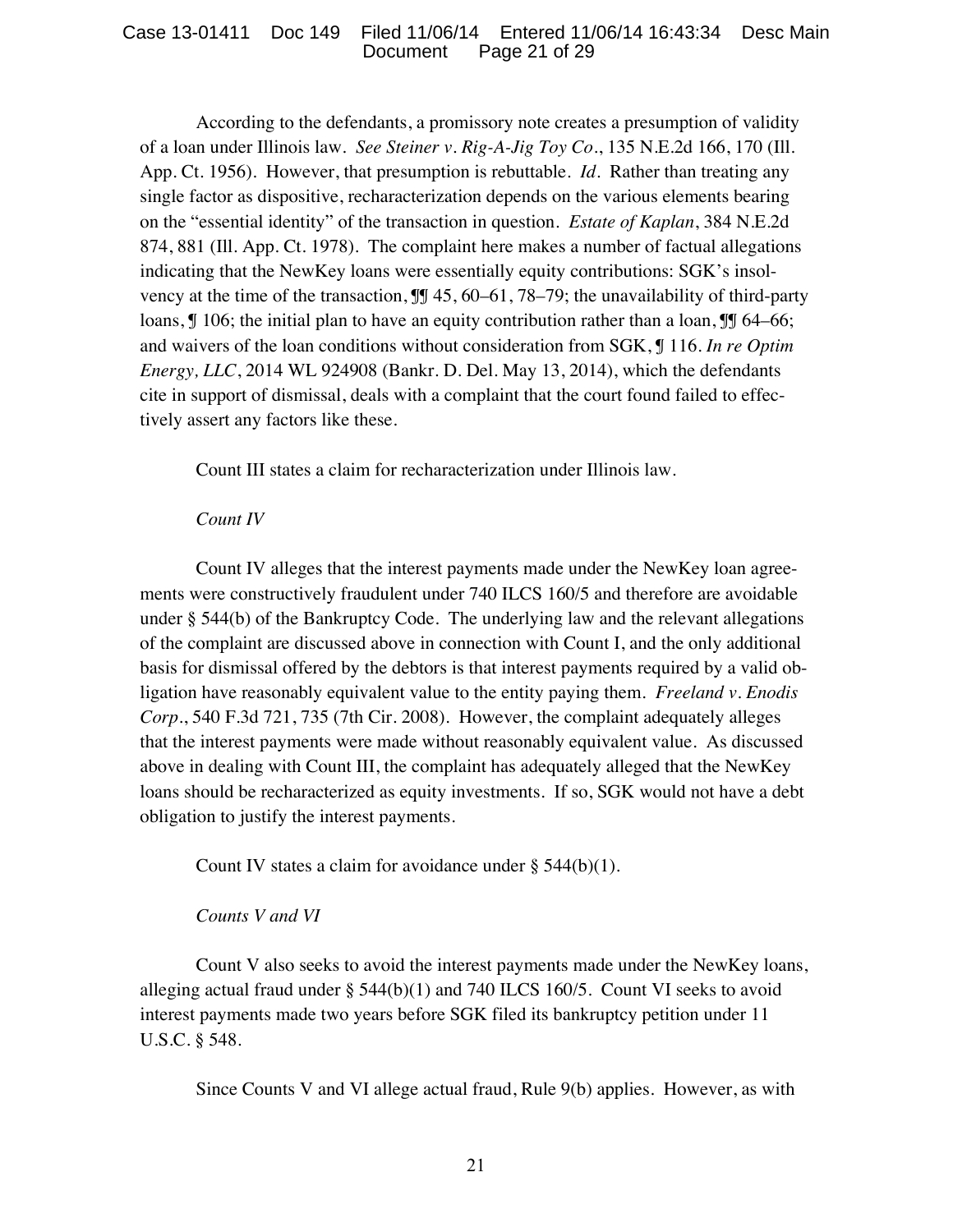Count II, the complaint meets the heightened pleading requirements. The complaint alleges that the Fiduciary Defendants disguised equity contributions as loans, enabling SGK to make interest payments to insiders during a time when the company was either insolvent or undercapitalized, and that the NewKey loans should be recharacterized as equity contributions. Under this theory, the interest payments were made for no consideration. Am. Compl. ¶ 271. The complaint identifies who received the payments, the dates the payments were made, and the amount of the payments. This creates a plausible claim for relief.

Counts V states a claim for avoidance under  $\S$  544(b)(1), and Count VI states a claim for avoidance under § 548.

### *Count VII*

Count VII seeks relief under 11 U.S.C. § 510(c) as an alternative to the recharacterization sought in Count III. If the NewKey loans are not treated as equity contributions, and retain their status as claims against the estate, § 510(c) of the Bankruptcy Code would allow them to be paid only after the payment of other creditors' claims, as long as this result is appropriate "under principles of equitable subordination." The principles of equitable subordination, in turn, have been defined by the case law as requiring that three elements be established: (1) that the party against whom subordination is sought have engaged in inequitable conduct, (2) that the conduct caused harm to other parties with claims, and (3) that the subordination does not contradict other policies of the Bankruptcy Code. *See United States v. Noland*, 517 U.S. 535, 538–39 (1996); *In re Kreisler*, 546 F.3d 863, 866 (7th Cir. 2008); *see also Benjamin v. Diamond (In re Mobile Steel Co.)*, 563 F.2d 692, 703 (5th Cir. 1977).

The first of these elements, inequitable conduct, is established by any conduct of a defendant that is unfair to other claimants. *See Fabricators, Inc. v. Technical Fabricators (In re Fabricators*, *Inc.)*, 926 F.2d 1458, 1467 n.14 (5th Cir. 1991) (quoting *Benjamin v. Diamond (In re Mobile Steel Co.)*, 563 F.2d 692, 700 (5th Cir. 1977) and *Bostian v. Schapiro (In re Kansas City Journal-Post Co.)*, 144 F.2d 791, 803–04 (8th Cir. 1944) for the rule that inequity may "arise out of any unfair act on the part of the creditor, which affects the bankruptcy results to other creditors."). Cases dealing with the element of inequitable conduct have distinguished between defendants who are insiders and fiduciaries of the debtor and those who are not. NewKey is alleged to be controlled by the same individuals who controlled SGK, so NewKey should be held to a higher standard of conduct. *See* Am. Compl. ¶ 74 (NewKey officers and SGK officers nearly identical). The Seventh Circuit stated the rule this way: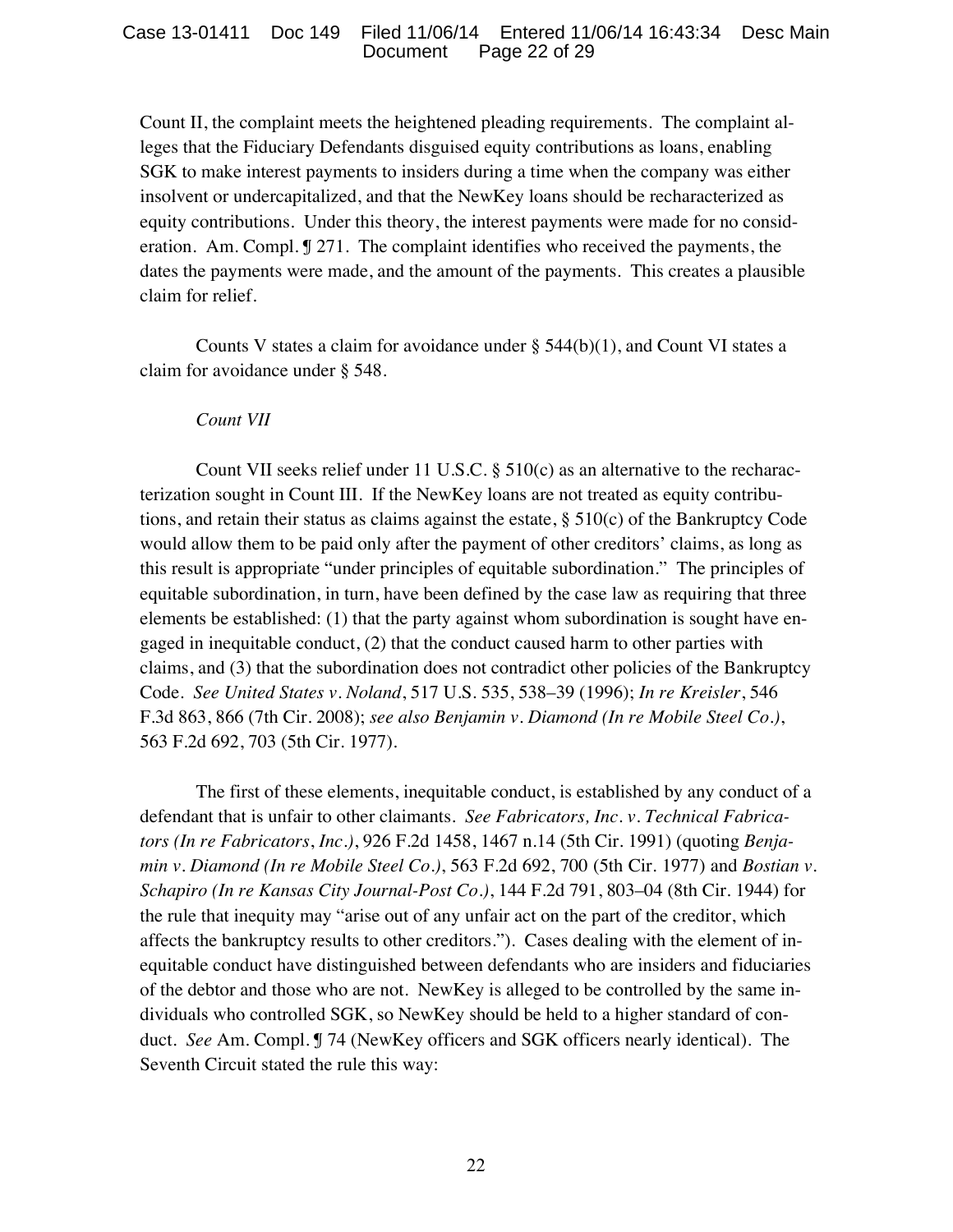#### Case 13-01411 Doc 149 Filed 11/06/14 Entered 11/06/14 16:43:34 Desc Main Document Page 23 of 29

An insider is a fiduciary of the corporation. *Pepper* [*v. Litton*], 308 U.S. [295,] 306 [(1939)]. If her conduct breached the 'rules of fair play and good conscience' . . . the bankruptcy court can send her back to the end of the line  $\dots$ . Courts subject the dealings of an insider to 'rigorous scrutiny' for any such breach. *Id.* at 306.

*In re Lifschultz Fast Freight,* 132 F.3d 339, 344 (7th Cir. 1997).

The misconduct alleged in the complaint, again, is that the defendants both engaged in large fraudulent transfers of SGK's cash and then concealed the existence of these transfers until the creditors of SGK would be time-barred from complaining of it. The NewKey loans are alleged to be part of the concealment, keeping SGK operating despite an untenable financial condition. *See* Am. Compl. ¶¶ 66, 105, 119, 149–53, 325.

The second element of equitable subordination requires a showing that the defendant's inequitable conduct caused harm to other claimants and interest holders. Obviously, to the extent that the delay in discovery is effective to bar actions to recover fraudulent transfers, there would be harm to SGK's creditors, but the complaint also alleges that the delay caused deterioration in the assets available to pay the creditors in bankruptcy. Am. Compl. ¶¶ 149–53, 206–08.

Finally, in conformity with the third element, there is nothing in subordination of the NewKey loans that would appear to be inconsistent with the policies of the Bankruptcy Code, and the defendants have suggested none.

The defendants' only response to Count VII's allegations is that insider lending to an undercapitalized entity cannot in itself subject the lenders to equitable subordination. *Lifschultz* so holds, stating that "undercapitalization alone, without evidence of deception about the debtor's financial condition or other misconduct, cannot justify equitable subordination of an insider's debt claim." 312 F.3d at 349. But the complaint's allegations, as outlined above, allege just such deception.

Count VII states a claim for equitable subordination under § 510(c).

### *Counts VIII and IX*

Count VIII seeks damages for breach of the fiduciary duty of care that SGK's officers and directors owed creditors once SGK neared insolvency. Count IX seeks damages for a similar breach of the duty of loyalty. In both counts, the Committee seeks punitive damages.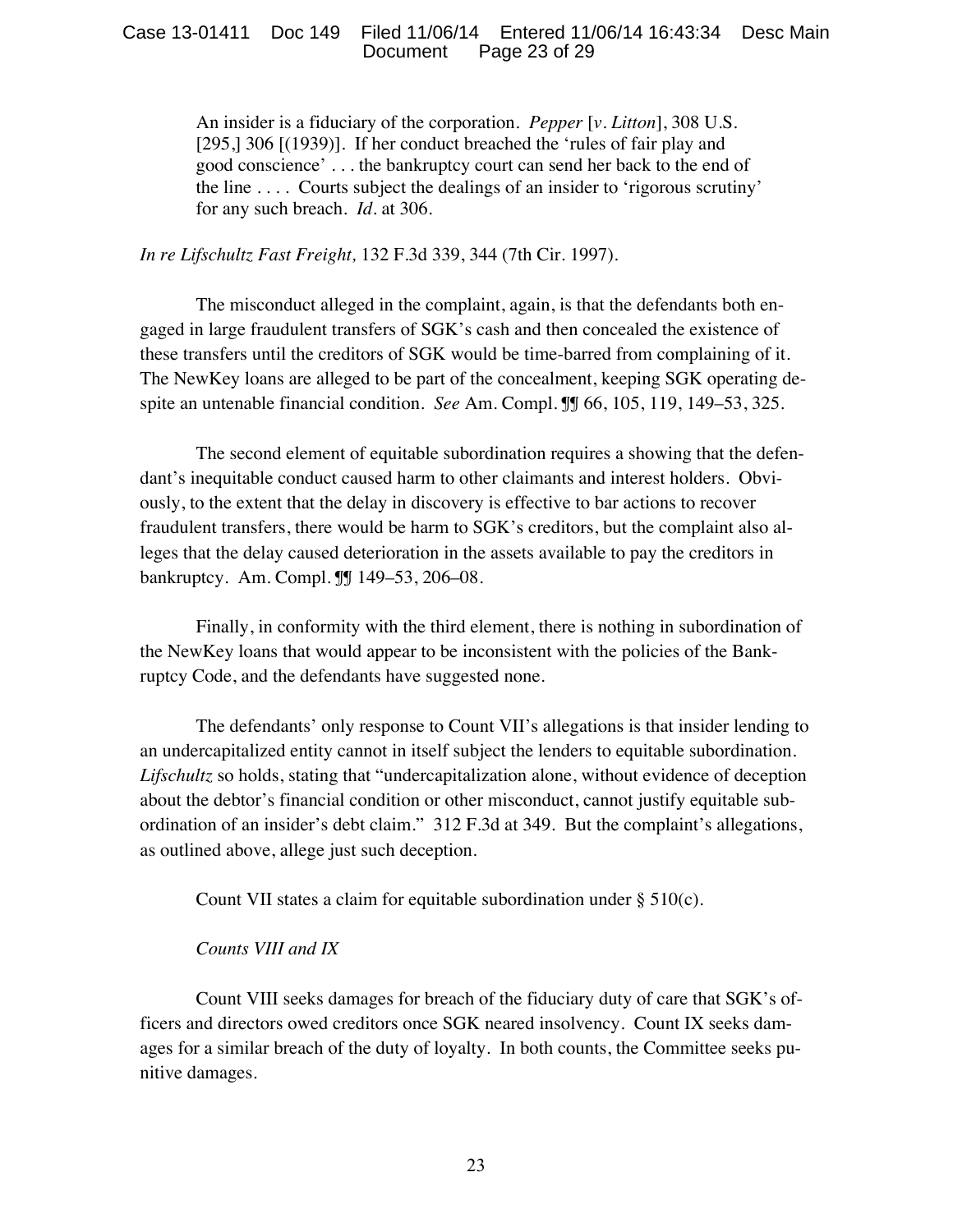The defendants assert four insufficiencies in these counts: (1) that insolvency is inadequately pleaded; (2) that the Amended Complaint lacks factual allegations that Tauber owed SGK a fiduciary duty; (3) that the counts do not meet the heightened pleading standards of Rule 9(b); and (4) that the punitive damages requests are inadequately pleaded and should be stricken. None of these matters require dismissal of the counts.

First, as discussed above in connection with the timeliness of Count I, the complaint adequately alleges SGK's insolvency at the relevant times, and this financial condition generates a fiduciary duty to creditors. *See Workforce Solutions v. Urban Serv. of Am., Inc.*, 977 N.E.2d 267, 284 (Ill. App. Ct. 2012) (when a corporation is insolvent, the fiduciary duties owed to the corporation are shifted to creditors). With insolvency, SGK management would be obligated to conduct its business in a manner consistent with this duty. All of the Fiduciary Defendants, other than Tauber, have acknowledged that they owed SGK fiduciary duties because of their status as officers or directors, and so their status as fiduciaries to the creditors is adequately alleged.

Second, although Tauber is not alleged to have been an officer or director of SGK, the Illinois LLC Act provides that even non-managing members owe their LLC a fiduciary duty when exercising "managerial authority." 805 Ill. Comp. Stat. Ann.  $180/15-3(g)(3)$  (West 2014). The Amended Complaint alleges that Tauber was Chairman and 50% owner of Keywell Manager, the managing member of SGK. Am. Compl. ¶ 14. The Amended Complaint also asserts that Tauber, along with the other Fiduciary Defendants, made major decisions for SGK, including substituting a secured loan for a new stock offering. Am. Compl. I 55, 64. From this, a reasonable inference may be drawn that Tauber was active in the management of SGK and exerted authority over its actions. With these allegations, there is a sufficient basis for the conclusion that Tauber owed SGK a fiduciary duty.

Third, the defendants argue that these counts fail to meet the heightened pleading standards of Rule 9(b). As discussed in connection with Count II, the complaint adequately identifies and gives notice to the defined "Fiduciary Defendants." The complaint contains specific allegations of the actions that the Fiduciary Defendants took to ensure that equity holders—including themselves—gained priority over general unsecured creditors, breaching SGK's fiduciary duty to the creditors. *See* Am. Compl. ¶¶ 150–53, 341, 347.

Finally, the defendants are alleged to have acted intentionally. The complaint alleges that the Fiduciary Defendants knew that SGK was insolvent and purposefully took actions to protect insider interests. Am. Compl. ¶¶ 68, 349, 350, 371. Under Illinois law, willful breach of a fiduciary duty may entitle a plaintiff to punitive damages. *See Dowd*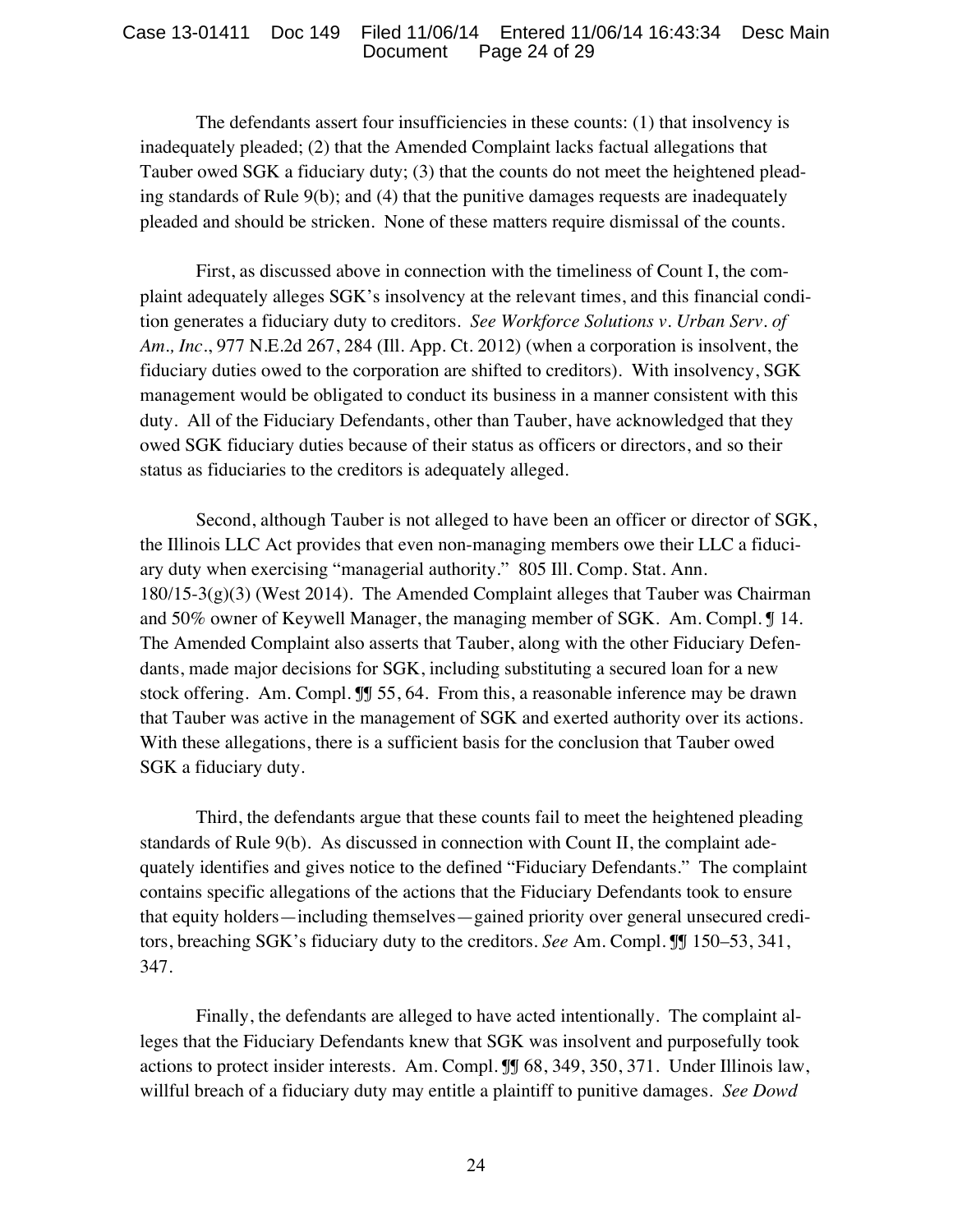### Case 13-01411 Doc 149 Filed 11/06/14 Entered 11/06/14 16:43:34 Desc Main Document Page 25 of 29

*& Dowd, Ltd. v. Gleason*, 816 N.E.2d 754, 773 (Ill. App. Ct. 2004) (citing *Citicorp Savings v. Rucker*, 692 N.E.2d 1319, 1326 (Ill. App. Ct. 1998)). The complaint adequately alleges such an entitlement.

Counts VIII and IX state claims for breach of fiduciary duty and for the relief sought.

### *Count X*

Count X seeks to avoid a security interest and a loan repayment made to Lozier, asserting that they were preferences under 11 U.S.C. § 547(b). A cause of action under § 547(b) requires several allegations with respect to a transfer from the debtor:

- (1) that a transfer was made to a creditor
- (2) on account of an antecedent debt owed before the transfer was made
- (3) while the debtor was insolvent,
- (4) within one year of the bankruptcy filing if the creditor was an insider,
- (5) resulting in the creditor receiving more on account of the debt than the creditor would have received from a claim made in a Chapter 7 bankruptcy case.

 11 U.S.C. § 547(b) (2012). The complaint makes each of these required allegations. It specifies two transfers from SGK, (a) of a security interest in its assets,  $\int$  382, and (b) of a payment \$1,015,333.33, ¶ 383, and alleges:

- (1) that the transfers were made to Lozier, who was a creditor as a result of a \$1 million loan he made to SGK on January 7, 2013, ¶ 380;
- (2) that loan was outstanding before the security interest was granted (after January 9, 2013) and the payment was made (on February 6, 2013) and that the transfers were made on account of that loan, **J** 382-83, 391;
- (3) that SGK was insolvent at the time of the transfer, ¶ 392;
- (4) that Lozier was an insider of SGK, ¶ 389, and that the transfers were made within one year of SGK's bankruptcy filing, ¶ 390; and
- (5) that the transfers resulted in Lozier receiving a greater payment on his loan than he would have received if he had filed a claim on the loan in a Chapter 7 bankruptcy case, ¶ 387.

The defendants argue that, under 11 U.S.C.  $\S$  547(e)(2), the transfer of the security interest occurred contemporaneously with the loan of \$1 million since the security agreement was made "effective as of January 7, 2013" and perfected within thirty days. This argument misreads the complaint: it does not allege that Lozier received a prefer-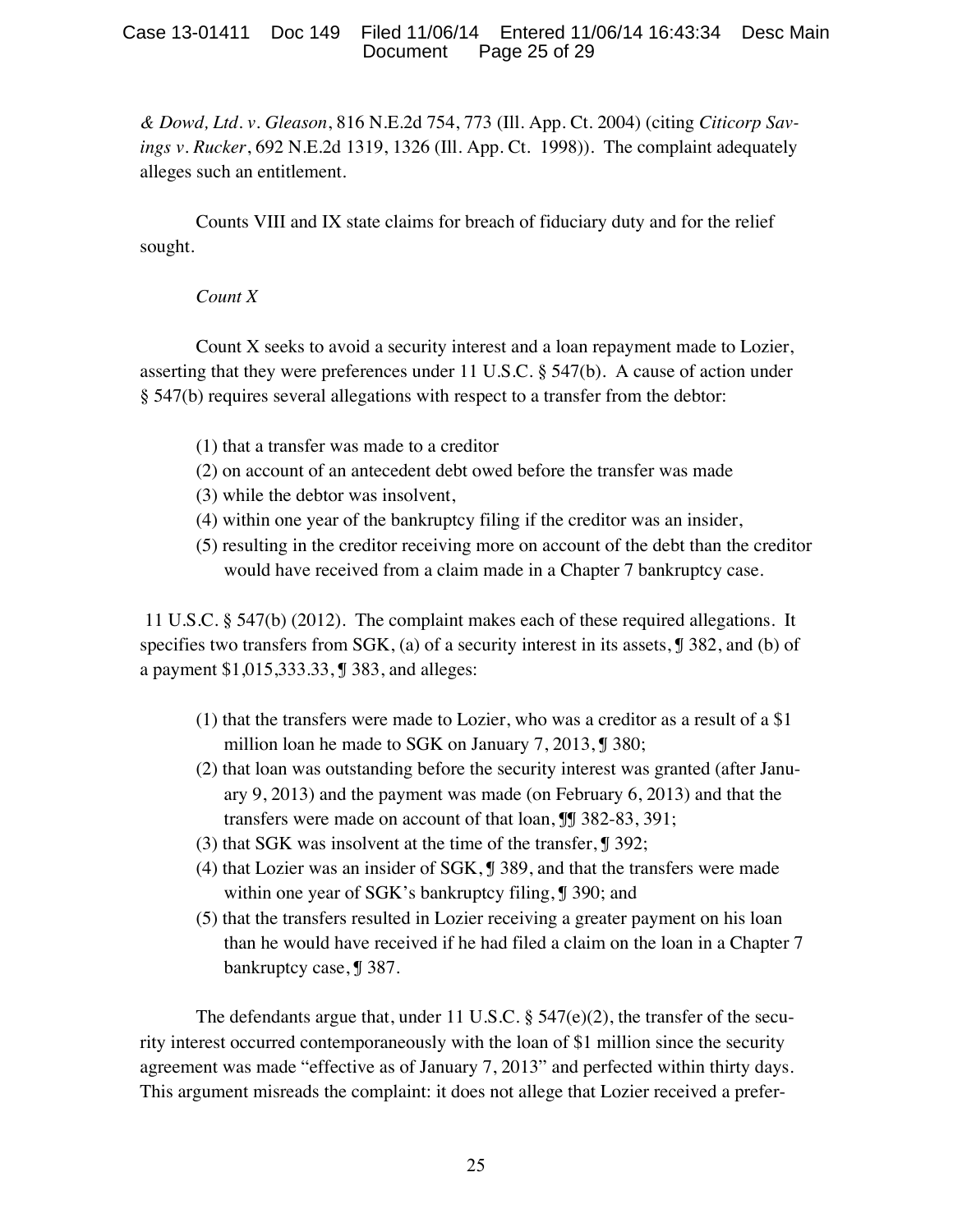ence because of the perfection of his security interest but because of the granting of that interest. The complaint alleges that Lozier did not receive a security interest on January 7, 2013 when he loaned the \$1 million to SGK but at least two days later. *Cf. Nat'l City Bank of New York v. Hotchkiss*, 231 U.S. 50, 58 (1913) (finding preferential the grant of a security interest even though it was made on the same day as an antecedent loan, where the loan was originally unsecured).

Lozier is correct in arguing that, if his security interest was granted in a "substantially contemporaneous exchange," the transfer would not be avoidable. *See* 11 U.S.C.  $547(c)(1)(B)$ . Similarly, if the transfers were made in the ordinary course of business, they would not be avoidable. 11 U.S.C.  $\S$  547(c)(2). However, these are affirmative defenses that Lozier has the burden of asserting—and proving—under § 547(g). A complaint is not required to deny the availability of affirmative defenses. *Cf. Jones v. Bock,* 549 U.S. 199, 216 (2007) (holding because failure to exhaust state remedies is an affirmative defense in certain prisoner litigation, "inmates are not required to specially plead or demonstrate exhaustion in their complaints.").

Count X states a claim for avoidance of preferential transfers under § 547(b).

### *Counts XI and XII*

As discussed above in connection with the timeliness of the complaint, Counts XI and XII seek damages for violation of  $\S 25-35(a-b)$  of the Illinois Limited Liability Act, 805 Ill. Comp. Stat. Ann. 180/25-35(a-b) (West 2014), which establishes a cause of action against those who receive distributions from an LLC that is in a situation of financial distress, as defined in § 25-30 of the Act. Count XI alleges that the 2007-08 equity distributions violated § 25-30. Count XII alleges a similar violation by the interest payments made on the NewKey loans, stating that because these loans should be recharacterized as equity contributions, the interest payments were improper equity distributions.

The complaint adequately alleges SGK's financial distress at the time of the challenged payments and that the NewKey loans should be recharacterized. *See supra* Count III. The defendants, however, assert an additional ground for dismissal of the Counts XI and XII, based on the limitation of § 25-35(a-b) to a defendant who either "votes for or assents to a distribution made in violation of Section 25-30" or who "knew a distribution was made in violation of Section 25-30." There is no allegation in Counts XI and XII that the defendants named in those counts voted for or assented to the distributions, and the defendants assert that the counts inadequately allege knowledge that the distributions violated the Act.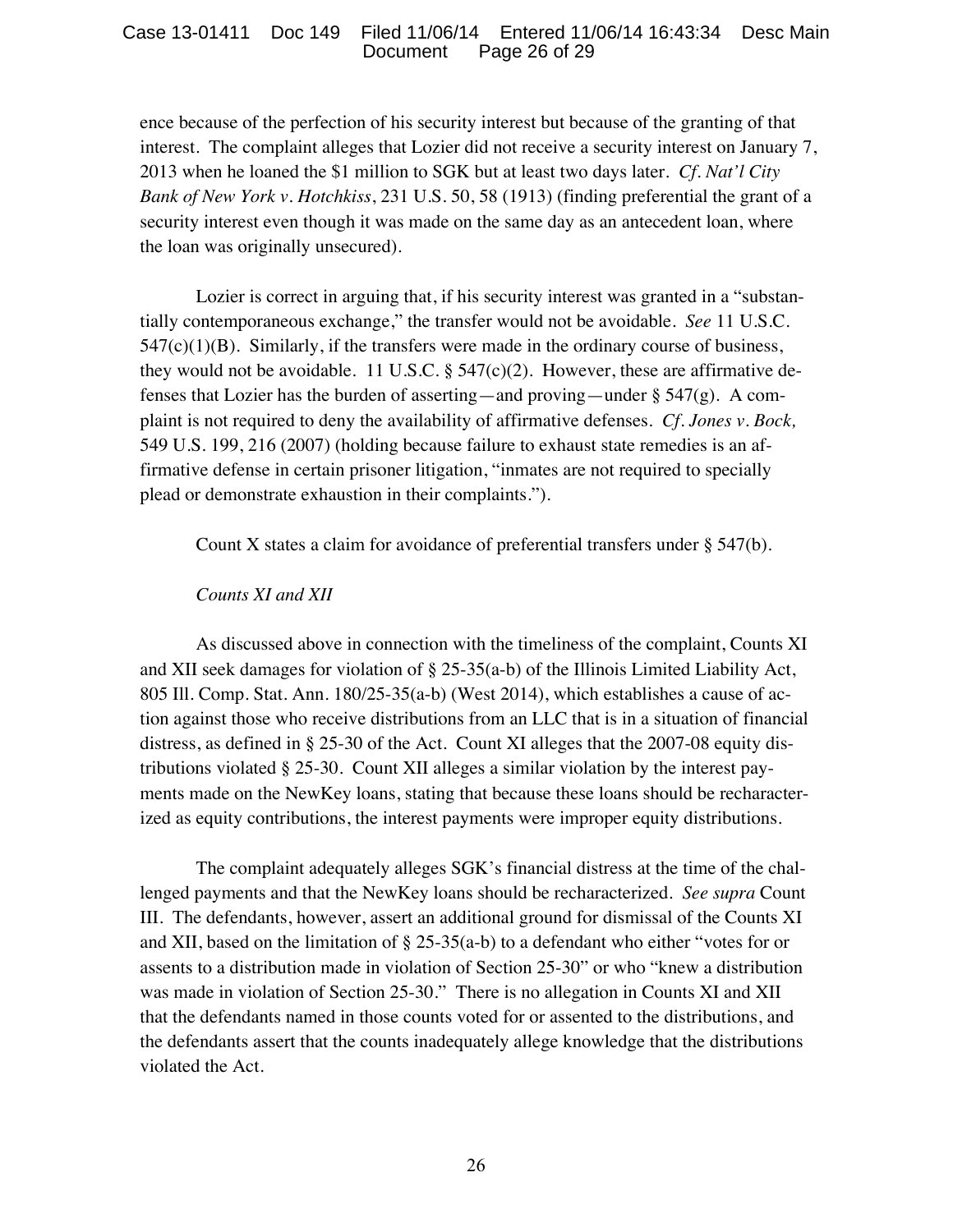However, Count XI contains an allegation that the defendants "received and had access to [SGK's] financial information," which could have given them knowledge that the equity distributions would render SGK insolvent in violation of § 25-30. Count XII, on the other hand, alleges, without any factual detail, only that the defendants named in that count "knew that the NewKey loans were not true loans and actually vehicles to pay out Keywell insiders [and] therefore knew the NewKey Interest Payments were actually distributions made in violation of 805 ILCS 180/25-30." Am. Compl. ¶ 425. This allegation is based on the assumption the defendants would have had a sufficient understanding of fraudulent transfer law to conclude that the NewKey loans would be recharacterized as equity contributions so that interest payments on these loans would actually be equity distributions. That assumption is not plausible, and so Count XII fails to allege an essential element for recovery.

Count XI states a claim for recovery under 805 ILCS 180/25-35(a-b); Count XII fails to do so, and will be dismissed.

## *Counts XIII and XIV*

Counts XIII and XIV allege that the Keywell Manager breached the operating agreements (the Keywell [SGK] Operating Agreement and Amended Keywell [SGK] Operating Agreement) by allowing distributions that threatened SGK's ability to be an operating business.

The defendants argue that only members of SGK may bring a breach of contract claim under the operating agreements. *See Kaplan v. Shure Bros., Inc.*, 266 F.3d 598, 602 (7th Cir. 2001) (noting that, under Illinois law, actions under a contract may "be brought only by a party to that contract, by someone in privity with such a party, or by an intended third-party beneficiary." (citations omitted)). Since it was not a party to the operating agreements, the only way that SGK—derivatively through the Committee—can bring a claim under the operating agreements is if it were a third-party beneficiary.

Under Illinois law, the parties to a contract must have manifested an "intention to confer a benefit upon" an asserted third-party beneficiary. *See Federalphia Steel LLC Creditors' Trust v. Fed. Pipe & Steel Corp.*, 368 B.R. 679, 694 (N.D. Ill. 2006). The designation as a benefited party "must affirmatively appear from the language of the instrument when properly interpreted and construed." *Carson Pirie Scott & Co. v. Parrett*, 178 N.E. 498, 501 (Ill. 1931). The *Federalphia* court found beneficiary status conferred by a clause that gave the third party a right to seek relief under the contract. 368 B.R. at 694. No such provision appears in the SGK operating agreement; at most, the agreements state that SGK will be an operating company, not that SGK has any right of enforcement. *See*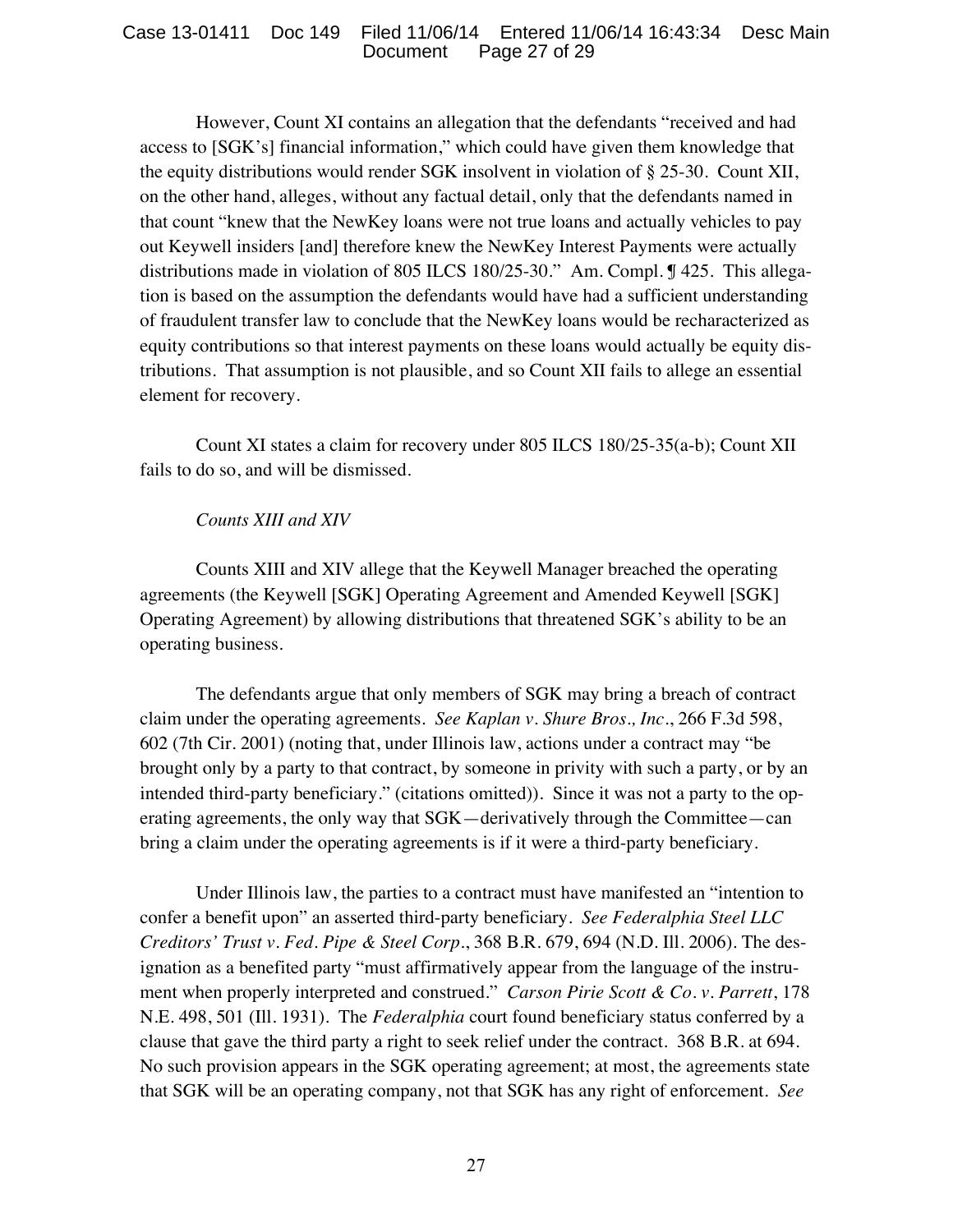### Case 13-01411 Doc 149 Filed 11/06/14 Entered 11/06/14 16:43:34 Desc Main Document Page 28 of 29

Am. Compl. Ex. 8 at §§ 7.6(a), 7.6(c).

Counts XIII and XIV fail to allege an essential element for their claimed breach of contract and will be dismissed.

*Counts XV and XVI*

Counts XV and XVI challenge the security interests claimed by NewKey in various collateral.

Count XV deals with security interests claimed in the debtor's cash on hand as of the petition date; it alleges that NewKey cannot have a perfected security interest in this cash because, under Illinois Uniform Commercial Code, a security interest in cash may only be perfected by possession, *see* 810 Ill. Comp. Stat. Ann. 5/9-312(b)(3) (West 2014), and New Key did not have possession of SGK's cash. Am. Compl. ¶ 454. The defendants contend that this allegation is insufficient because the cash on hand would have been the proceeds of other collateral in which they had a perfected interest. Although that contention would be a basis for denying the allegation of  $\int$  454, it does not make the allegation insufficient. The status of cash as proceeds of collateral is required to be established by the secured creditor under 810 Ill. Comp. Stat. Ann. 5/9-315(b)(2) (West 2014), which requires tracing of the cash to the other collateral. *See Van Diest Supply Co. v. Shelby Cnty. State Bank*, 425 F.3d 437, 439–40 (7th Cir. 2005) (discussing tracing under the predecessor to §  $9-312(b)(3)$ . The defendants' argument here establishes only a possible evidentiary dispute, not a ground for dismissing Count XV.

Count XVI deals with security interests claimed in SGK's deposit accounts, including accounts for rent, utilities, legal services, and insurance policies. It alleges, at ¶ 458, that NewKey cannot have perfected security interests in the deposit accounts because they lack deposit control agreements, as required by Illinois law. 810 Ill. Comp. Stat. Ann. 5/9-104(a)(2) (West 2014); 810 Ill. Comp. Stat. Ann. 5/9-312(b)(1) (West 2014). However, this requirement applies only to "deposit accounts" as defined in § 9- 102(29) of the Uniform Commercial Code, and that definition is limited to accounts "maintained with a bank." Count XVI is therefore subject to dismissal, since its allegation does not support the relief sought. However, if the complaint were amended to treat the deposits in the same way as cash is treated in Count XV, the same issue of tracing would be presented.

Count XV states a claim for a declaration that the security interest claimed in SGK's cash on hand is not perfected. Count XVI fails to state a claim for such a declaration as to SGK's non-bank deposit accounts and will be dismissed.